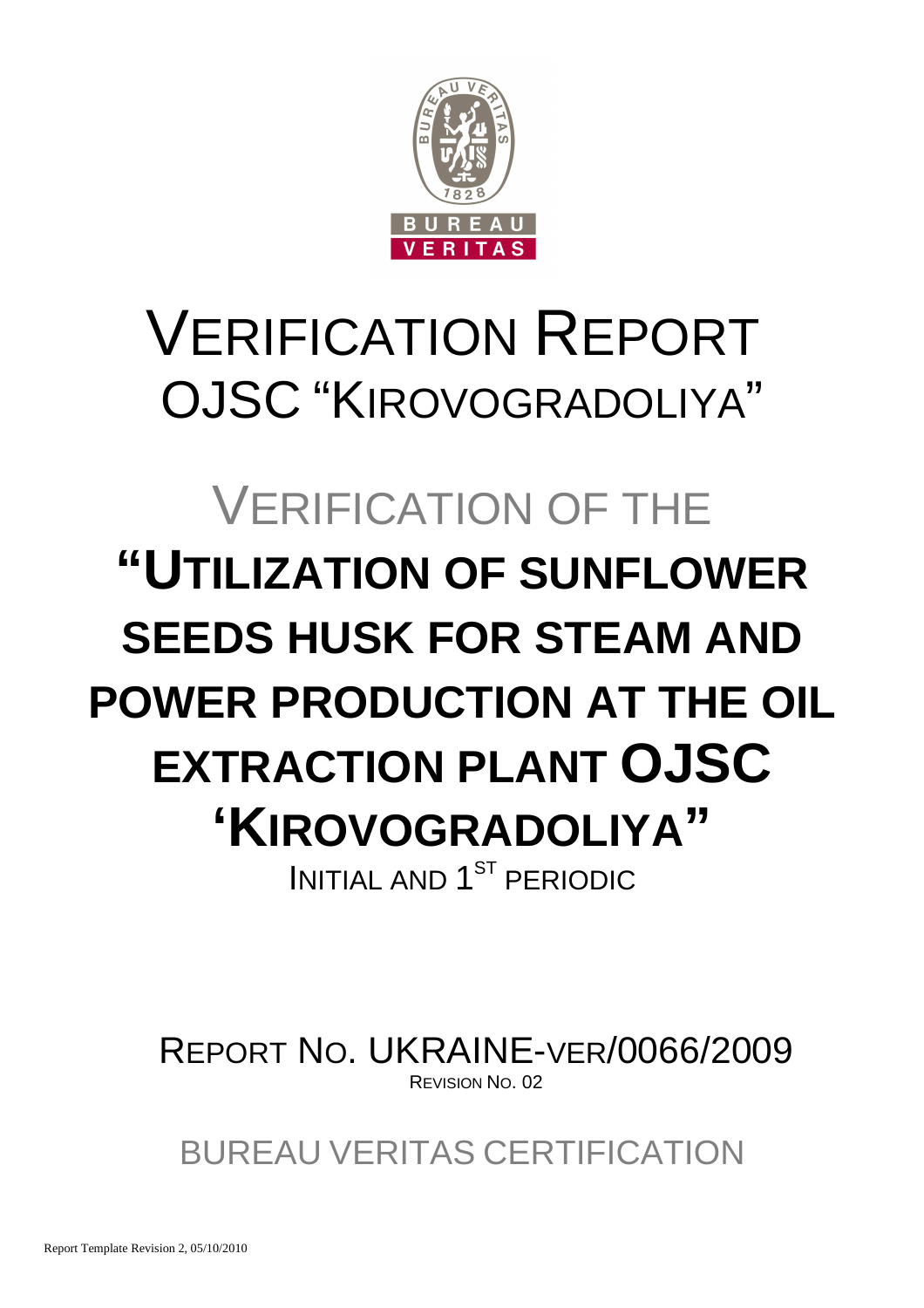

| Date of first issue:<br>10/12/2010                                                                                                                                                                                                                                                                                                                                                                                                                                                                                                                                                                                                                                                                  |                                                                                                                                                                                                                                                                                                                                                                                                                                                                                                                                                                                                                                                                           | Organizational unit:   |           | <b>Bureau Veritas Certification</b>                                                                     |                                                                                                                                                                                                                                                                                                                                                                                                                                                       |  |  |
|-----------------------------------------------------------------------------------------------------------------------------------------------------------------------------------------------------------------------------------------------------------------------------------------------------------------------------------------------------------------------------------------------------------------------------------------------------------------------------------------------------------------------------------------------------------------------------------------------------------------------------------------------------------------------------------------------------|---------------------------------------------------------------------------------------------------------------------------------------------------------------------------------------------------------------------------------------------------------------------------------------------------------------------------------------------------------------------------------------------------------------------------------------------------------------------------------------------------------------------------------------------------------------------------------------------------------------------------------------------------------------------------|------------------------|-----------|---------------------------------------------------------------------------------------------------------|-------------------------------------------------------------------------------------------------------------------------------------------------------------------------------------------------------------------------------------------------------------------------------------------------------------------------------------------------------------------------------------------------------------------------------------------------------|--|--|
|                                                                                                                                                                                                                                                                                                                                                                                                                                                                                                                                                                                                                                                                                                     |                                                                                                                                                                                                                                                                                                                                                                                                                                                                                                                                                                                                                                                                           | <b>Holding SAS</b>     |           |                                                                                                         |                                                                                                                                                                                                                                                                                                                                                                                                                                                       |  |  |
| Client:                                                                                                                                                                                                                                                                                                                                                                                                                                                                                                                                                                                                                                                                                             |                                                                                                                                                                                                                                                                                                                                                                                                                                                                                                                                                                                                                                                                           | Client ref.:           |           |                                                                                                         |                                                                                                                                                                                                                                                                                                                                                                                                                                                       |  |  |
| OJSC "Kirovogradoliya"                                                                                                                                                                                                                                                                                                                                                                                                                                                                                                                                                                                                                                                                              |                                                                                                                                                                                                                                                                                                                                                                                                                                                                                                                                                                                                                                                                           | Oleg Katrych           |           |                                                                                                         |                                                                                                                                                                                                                                                                                                                                                                                                                                                       |  |  |
| Summary:<br>Bureau Veritas Certification has made the initial and 1 <sup>st</sup> periodic verification of the "Utilization of sunflower<br>seeds husk for steam and power production at the oil extraction plant OJSC 'Kirovogradoliya", project of OJSC<br>"Kirovogradoliya", located in Kirovograd City, and applying the JI specific approach, on the basis of UNFCCC<br>criteria for the JI, as well as criteria given to provide for consistent project operations, monitoring and reporting.<br>UNFCCC criteria refer to Article 6 of the Kyoto Protocol, the JI rules and modalities and the subsequent<br>decisions by the JI Supervisory Committee, as well as the host country criteria. |                                                                                                                                                                                                                                                                                                                                                                                                                                                                                                                                                                                                                                                                           |                        |           |                                                                                                         |                                                                                                                                                                                                                                                                                                                                                                                                                                                       |  |  |
|                                                                                                                                                                                                                                                                                                                                                                                                                                                                                                                                                                                                                                                                                                     | The verification scope is defined as a periodic independent review and ex post determination by the Accredited<br>Independent Entity of the monitored reductions in GHG emissions during defined verification period, and<br>consisted of the following three phases: i) desk review of the project design and the baseline and monitoring<br>plan; ii) follow-up interviews with project stakeholders; iii) resolution of outstanding issues and the issuance of<br>the final verification report and opinion. The overall verification, from Contract Review to Verification Report &<br>Opinion, was conducted using Bureau Veritas Certification internal procedures. |                        |           |                                                                                                         |                                                                                                                                                                                                                                                                                                                                                                                                                                                       |  |  |
| its readiness to generate emission reductions.                                                                                                                                                                                                                                                                                                                                                                                                                                                                                                                                                                                                                                                      |                                                                                                                                                                                                                                                                                                                                                                                                                                                                                                                                                                                                                                                                           |                        |           |                                                                                                         | This report presents the results of the initial verification aiming to get evidences of project implementation and                                                                                                                                                                                                                                                                                                                                    |  |  |
| Actions Requests (CR, CAR and FAR), presented in Appendix A.                                                                                                                                                                                                                                                                                                                                                                                                                                                                                                                                                                                                                                        |                                                                                                                                                                                                                                                                                                                                                                                                                                                                                                                                                                                                                                                                           |                        |           |                                                                                                         | The first output of the verification process is a list of Clarification, Corrective Actions Requests, Forward                                                                                                                                                                                                                                                                                                                                         |  |  |
|                                                                                                                                                                                                                                                                                                                                                                                                                                                                                                                                                                                                                                                                                                     |                                                                                                                                                                                                                                                                                                                                                                                                                                                                                                                                                                                                                                                                           |                        |           | the ERUs issued totalize 55446 tons of CO2eq for the monitoring period from 27/04/2009 till 31/12/2010. | In summary, Bureau Veritas Certification confirms that the project is implemented as per determined changes.<br>Installed equipment being essential for generating emission reduction runs reliably and is calibrated<br>appropriately. The monitoring system is in place and the project is generating GHG emission reductions. The<br>GHG emission reduction is calculated accurately and without material errors, omissions, or misstatements, and |  |  |
|                                                                                                                                                                                                                                                                                                                                                                                                                                                                                                                                                                                                                                                                                                     |                                                                                                                                                                                                                                                                                                                                                                                                                                                                                                                                                                                                                                                                           |                        |           | related to the approved project baseline and revised monitoring plan, and its associated documents.     | Our opinion relates to the project's GHG emissions and resulting GHG emission reductions reported and                                                                                                                                                                                                                                                                                                                                                 |  |  |
| Report No.:<br>UKRAINE-ver/0066/2009                                                                                                                                                                                                                                                                                                                                                                                                                                                                                                                                                                                                                                                                | JI                                                                                                                                                                                                                                                                                                                                                                                                                                                                                                                                                                                                                                                                        | Subject Group:         |           |                                                                                                         |                                                                                                                                                                                                                                                                                                                                                                                                                                                       |  |  |
| Project title:<br>«Utilization of sunflower seeds husk for steam and<br>power production at the oil extraction plant OJSC<br>'Kirovogradoliya"                                                                                                                                                                                                                                                                                                                                                                                                                                                                                                                                                      |                                                                                                                                                                                                                                                                                                                                                                                                                                                                                                                                                                                                                                                                           |                        |           |                                                                                                         |                                                                                                                                                                                                                                                                                                                                                                                                                                                       |  |  |
| Work carried out by:                                                                                                                                                                                                                                                                                                                                                                                                                                                                                                                                                                                                                                                                                |                                                                                                                                                                                                                                                                                                                                                                                                                                                                                                                                                                                                                                                                           |                        |           |                                                                                                         |                                                                                                                                                                                                                                                                                                                                                                                                                                                       |  |  |
| <b>Team Leader</b><br>Work reviewed by:                                                                                                                                                                                                                                                                                                                                                                                                                                                                                                                                                                                                                                                             | Oleg Skoblyk                                                                                                                                                                                                                                                                                                                                                                                                                                                                                                                                                                                                                                                              |                        |           |                                                                                                         | 그는 그만 그만 그만 잘 잘 먹고 있다.                                                                                                                                                                                                                                                                                                                                                                                                                                |  |  |
| <b>Ivan Sokolov</b>                                                                                                                                                                                                                                                                                                                                                                                                                                                                                                                                                                                                                                                                                 |                                                                                                                                                                                                                                                                                                                                                                                                                                                                                                                                                                                                                                                                           |                        | $\bowtie$ | No distribution without permission from the<br>Client or responsible organizational unit                |                                                                                                                                                                                                                                                                                                                                                                                                                                                       |  |  |
| Work approved by:<br><b>Flavio Gomes</b>                                                                                                                                                                                                                                                                                                                                                                                                                                                                                                                                                                                                                                                            |                                                                                                                                                                                                                                                                                                                                                                                                                                                                                                                                                                                                                                                                           | ertification           | -18       | Limited distribution                                                                                    |                                                                                                                                                                                                                                                                                                                                                                                                                                                       |  |  |
| Date of this revision:<br>20/04/2011                                                                                                                                                                                                                                                                                                                                                                                                                                                                                                                                                                                                                                                                | Rev. No.:<br>02                                                                                                                                                                                                                                                                                                                                                                                                                                                                                                                                                                                                                                                           | Number of pages:<br>33 |           | Unrestricted distribution                                                                               |                                                                                                                                                                                                                                                                                                                                                                                                                                                       |  |  |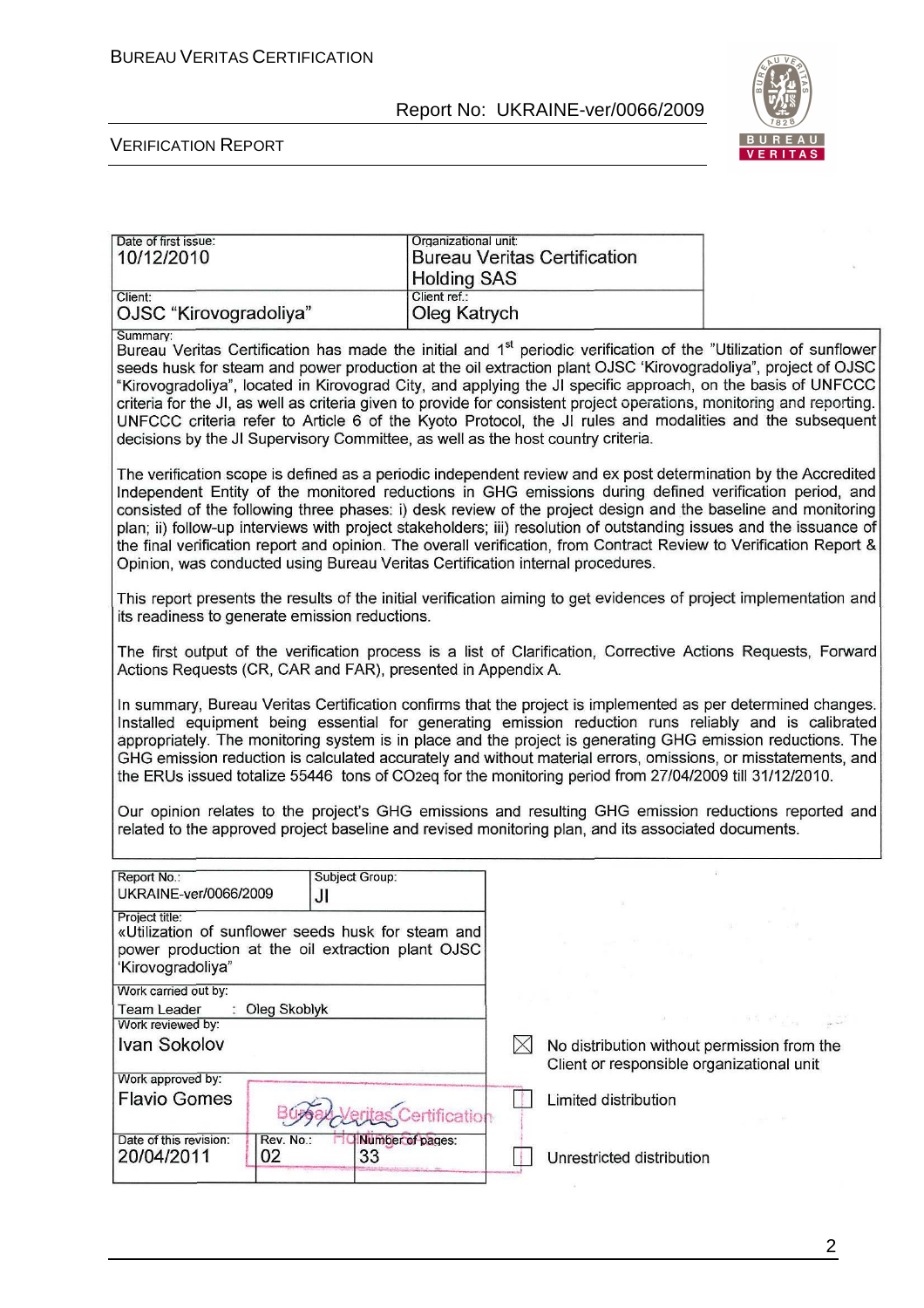

VERIFICATION REPORT

# **Table of Contents Page 2018** 1 INTRODUCTION .........................................................................................4 1.1 Objective 4 1.2 Scope 4 1.3 Verification Team 5 2 METHODOLOGY ........................................................................................5 2.1 Review of Documents 6 2.2 Follow-up Interviews 6 2.3 Resolution of Clarification, Corrective and Forward Action Requests 7 3 INITIAL VERIFICATION FINDINGS .......................................................7 3.1 Project approval by Parties involved (90-91) 8 3.2 Project implementation (92-93) 8 4 VERIFICATION CONCLUSIONS ............................................................9 4.1 Compliance of the monitoring plan with the monitoring methodology (94-98) 9 4.2 Revision of monitoring plan (99-100) 9 4.3 Data management (101) 9 4.4 Verification regarding programmes of activities (102-110) 10 5 VERIFICATION OPINION .......................................................................10 6 REFERENCES ..........................................................................................12 APPENDIX A: COMPANY PROJECT VERIFICATION PROTOCOL ........................18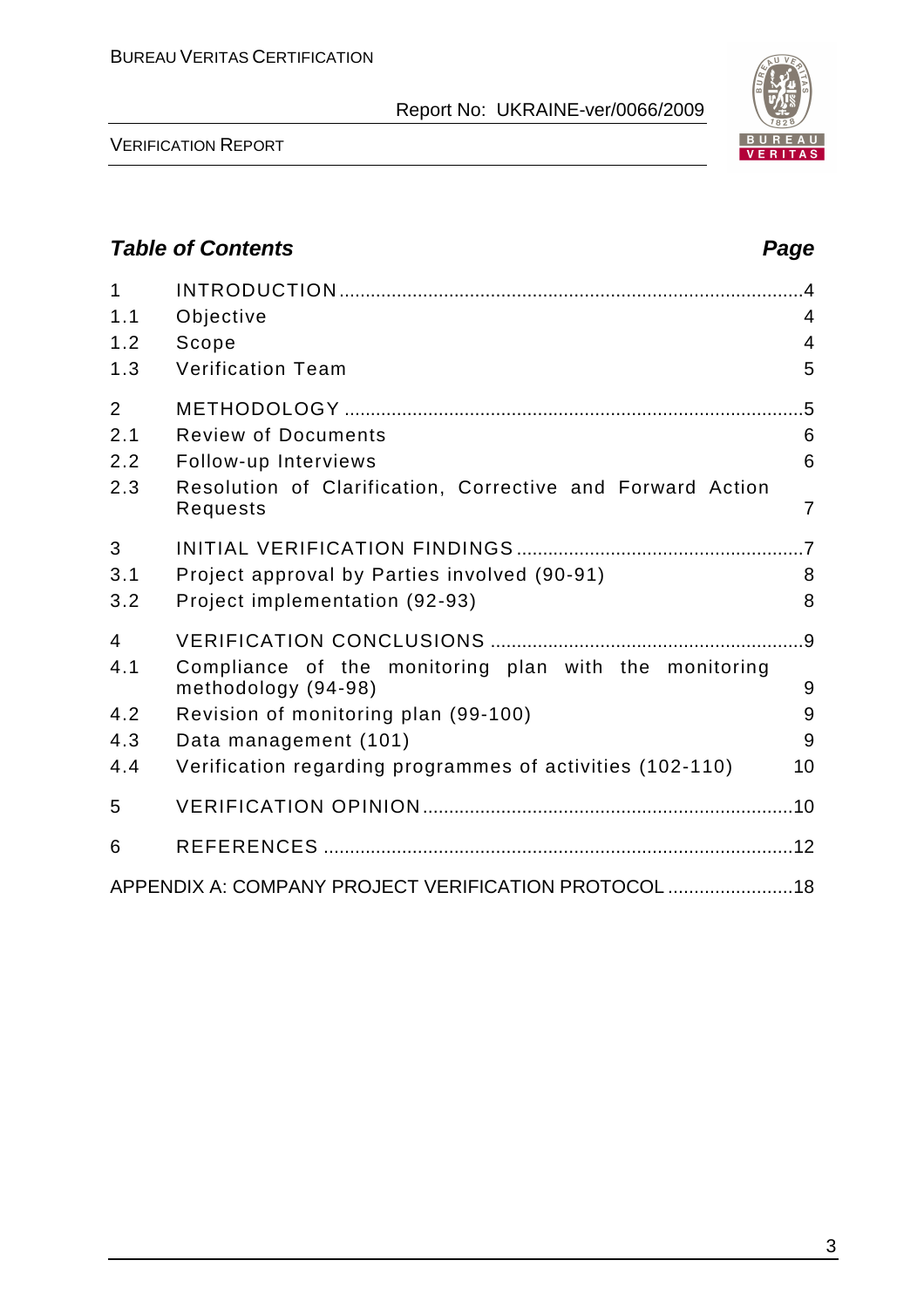

VERIFICATION REPORT

# **1 INTRODUCTION**

OJSC "Kirovogradoliya" has commissioned Bureau Veritas Certification to verify the emissions reductions of its JI project "Utilization of sunflower seeds husk for steam and power production at the oil extraction plant OJSC 'Kirovogradoliya" (hereafter called "the project") at Kirovograd, Ukraine.

This report summarizes the findings of the verification of the project, performed on the basis of UNFCCC criteria, as well as criteria given to provide for consistent project operations, monitoring and reporting.

#### **1.1 Objective**

Verification is the periodic independent review and ex post determination by the Accredited Independent Entity of the monitored reductions in GHG emissions during defined verification period.

The objective of verification can be divided in Initial Verification and Periodic Verification.

Initial Verification: The objective of an initial verification is to verify that the project is implemented as planned, to confirm that the monitoring system is in place and fully functional, and to assure that the project will generate verifiable emission reductions. A separate initial verification prior to the project entering into regular operations is not a mandatory requirement.

Periodic Verification: The objective of the periodic verification is to verify that actual monitoring systems and procedures are in compliance with the monitoring systems and procedures described in the monitoring plan; furthermore the periodic verification evaluates the GHG emission reduction data and express a conclusion with a high, but not absolute, level of assurance about whether the reported GHG emission reduction data is free of material misstatements; and verifies that the reported GHG emission data is sufficiently supported by evidence, i.e. monitoring records. If no prior initial verification has been carried out, the objective of the first periodic verification also includes the objectives of the initial verification.

#### **1.2 Scope**

The verification scope is defined as an independent and objective review of the project design document, the project's baseline study and monitoring plan and other relevant documents. The information in these documents is reviewed against Kyoto Protocol requirements, UNFCCC rules and associated interpretations.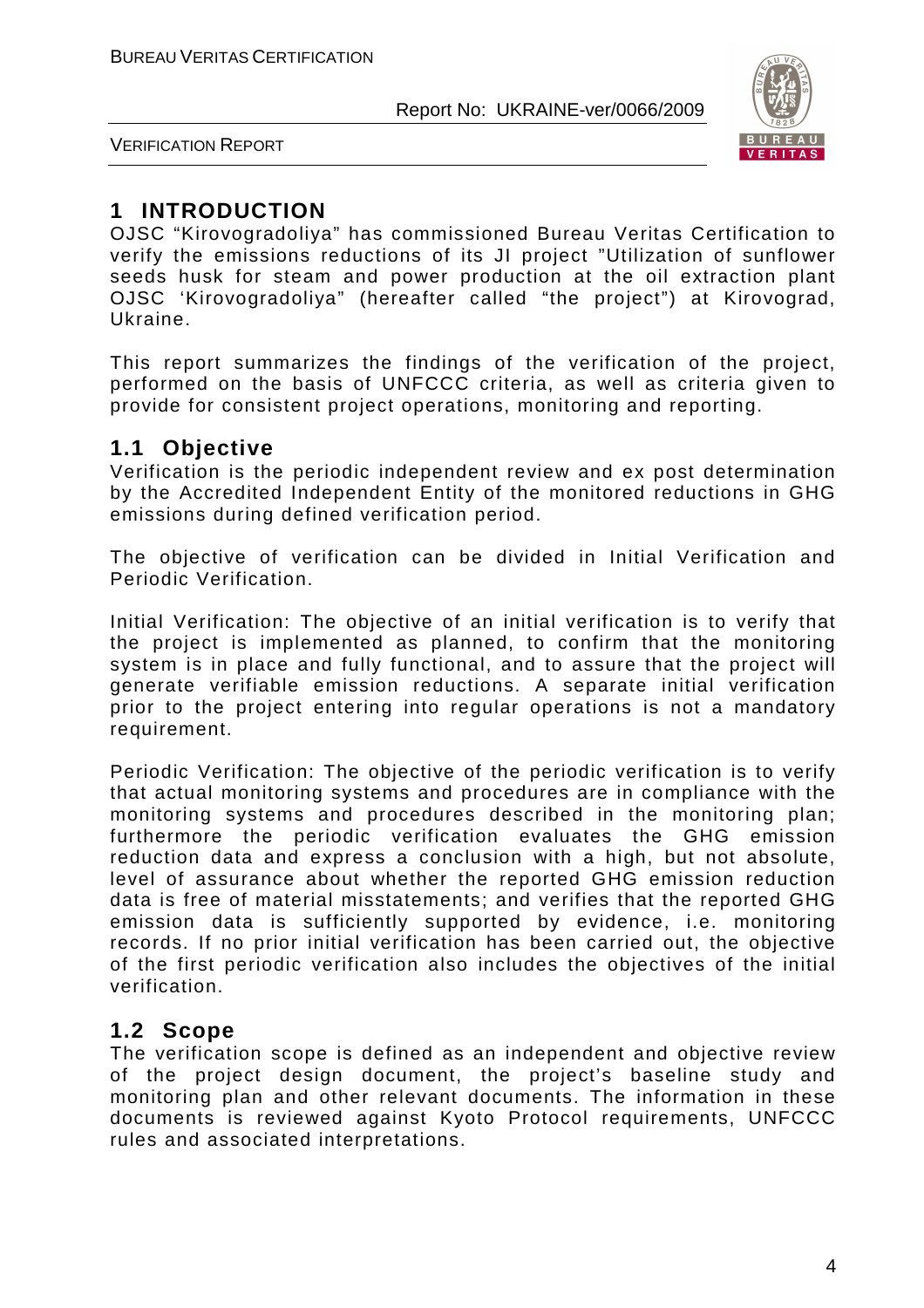

VERIFICATION REPORT

The objective of verification can be divided in Initial Verification and Periodic Verification.

Initial Verification: The objective of an initial verification is to verify that the project is implemented as planned, to confirm that the monitoring system is in place and fully functional, and to assure that the project will generate verifiable emission reductions. A separate initial verification prior to the project entering into regular operations is not a mandatory requirement.

Periodic Verification: The objective of the periodic verification is to verify that actual monitoring systems and procedures are in compliance with the monitoring systems and procedures described in the monitoring plan; furthermore the periodic verification evaluates the GHG emission reduction data and express a conclusion with a high, but not absolute, level of assurance about whether the reported GHG emission reduction data is free of material misstatements; and verifies that the reported GHG emission data is sufficiently supported by evidence, i.e. monitoring records. If no prior initial verification has been carried out, the objective of the first periodic verification also includes the objectives of the initial verification.

The verification is not meant to provide any consulting towards the Client. However, stated requests for clarifications and/or corrective actions may provide input for improvement of the project monitoring towards reductions in the GHG emissions.

### **1.3 Verification Team**

The verification team consists of the following personnel:

Oleg Skoblyk

Bureau Veritas Certification Team Leader, Climate Change Lead Verifier

This verification report was reviewed by:

Ivan Sokolov Bureau Veritas Certification, Internal Technical Reviewer

#### **2 METHODOLOGY**

The overall verification, from Contract Review to Verification Report & Opinion, was conducted using Bureau Veritas Certification internal procedures.

In order to ensure transparency, a verification protocol was customized for the project, according to the version 01.1 of the Joint Implementation Determination and Verification Manual, issued by the Joint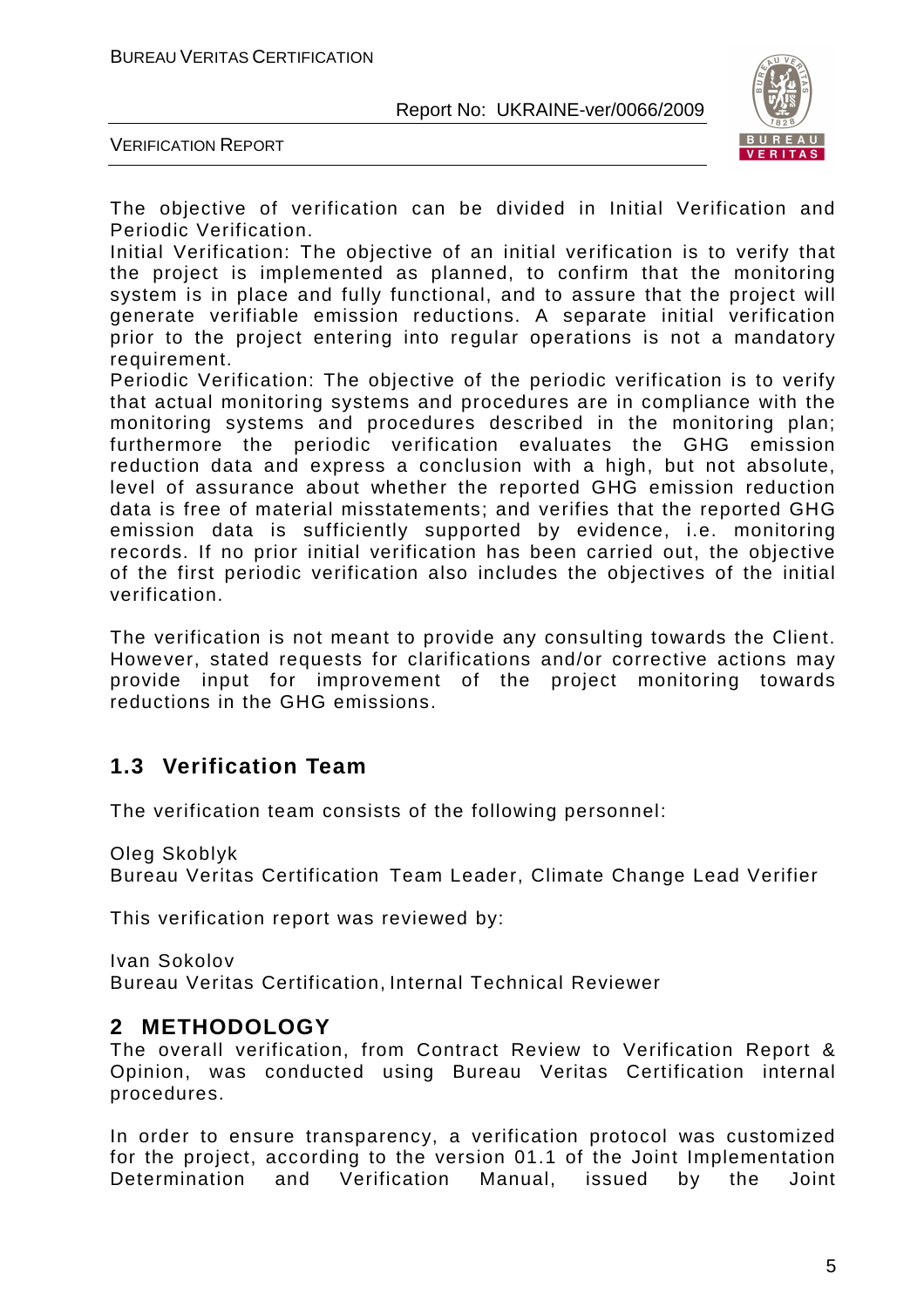

VERIFICATION REPORT

Implementation Supervisory Committee at its 19 meeting on 04/12/2009. The protocol shows, in a transparent manner, criteria (requirements), means of verification and the results from verifying the identified criteria. The verification protocol serves the following purposes:

- It organizes, details and clarifies the requirements a JI project is expected to meet;
- It ensures a transparent verification process where the verifier will document how a particular requirement has been verified and the result of the verification.

The completed verification protocol is enclosed in Appendix A of this report.

#### **2.1 Review of Documents**

The Monitoring Report (MR) Monitoring report "Utilization of sunflower seeds husk for steam and power production at the oil extraction plant OJSC 'Kirovogradoliya" version 01 dated 12/02/2010 submitted by OJSC "Kirovogradoliya" and additional background documents related to the project design and baseline, i.e. country Law,) and/or Guidance on criteria for baseline setting and monitoring, Host party criteria, Kyoto Protocol, Clarifications on Verification Requirements to be Checked by an Accredited Independent Entity were reviewed.

To address Bureau Veritas Certification corrective action and clarification requests, prior to and following the site-visit PPs revised the MR and resubmitted them as version 02 dated 18/03/2011.

To address Bureau Veritas Certification further corrective action and clarification requests, OJSC "Kirovogradoliya" revised the MR and resubmitted it on 14/04/2011, the latter MR version 03 is considered final.

The verification findings presented in this report relate to the Monitoring Reports versions 01, 02, 03 and project as described in the determined PDD.

QA/QC documentation was reviewed onsite.

#### **2.2 Follow-up Interviews**

On 26/11/2010 Bureau Veritas Certification performed (on-site) interviews with project stakeholders to confirm selected information and to resolve issues identified in the document review. Representatives of OJSC "Kirovogradoliya" and SEC "Biomass" were interviewed (see References). The main topics of the interviews are summarized in Table 1.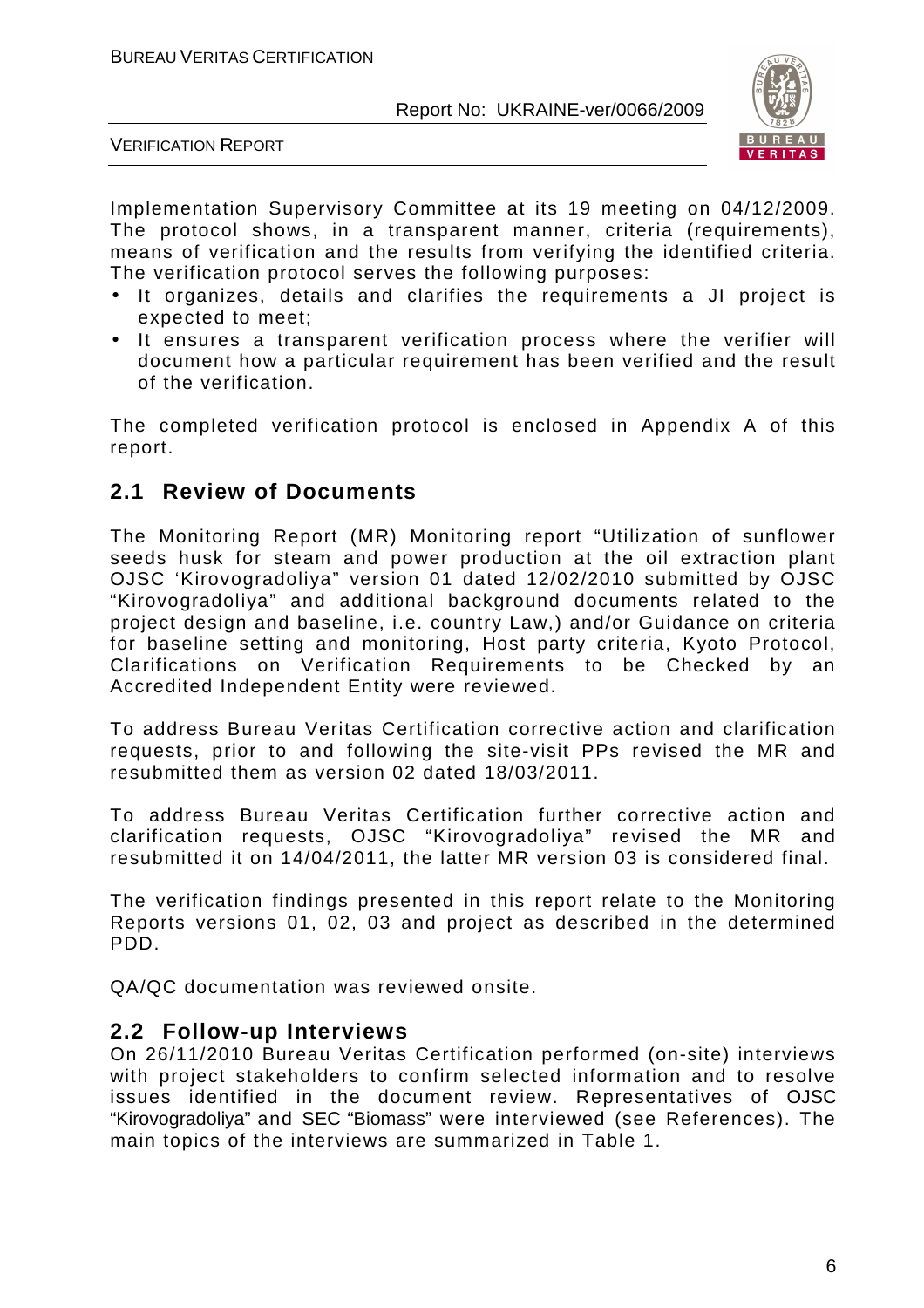

VERIFICATION REPORT

#### **Table 1 Interview topics**

| Interviewed<br>organization         | <b>Interview topics</b>                                                                                                                                                                                                                                         |
|-------------------------------------|-----------------------------------------------------------------------------------------------------------------------------------------------------------------------------------------------------------------------------------------------------------------|
| <b>OJSC</b><br>"Kirovogradoliya"    | Organizational structure.<br>Responsibilities and authorities.<br>Training of personnel.<br>Quality management procedures and technology.<br>Implementation of equipment (records).<br>Metering equipment control.<br>Metering record keeping system, database. |
| Consultant:<br><b>SEC</b> "Biomass" | Baseline methodology.<br>Monitoring report.                                                                                                                                                                                                                     |

### **2.3 Resolution of Clarification, Corrective and Forward Action Requests**

The objective of this phase of the verification is to raise the requests for corrective actions and clarification and any other outstanding issues that needed to be clarified for Bureau Veritas Certification positive conclusion on the GHG emission reduction calculation.

If the Verification Team, in assessing the monitoring report and supporting documents, identifies issues that need to be corrected, clarified or improved with regard to the monitoring requirements, it should raise these issues and inform the project participants of these issues in the form of:

(a) Corrective action request (CAR), requesting the project participants to correct a mistake that is not in accordance with the monitoring plan;

(b) Clarification request (CL), requesting the project participants to provide additional information for the AIE to assess compliance with the monitoring plan;

(c) Forward action request (FAR), informing the project participants of an issue, relating to the monitoring that needs to be reviewed during the next verification period.

To guarantee the transparency of the verification process, the concerns raised are documented in more detail in the verification protocol in Appendix A.

### **3 INITIAL VERIFICATION FINDINGS**

In the following sections, the conclusions of the verification are stated.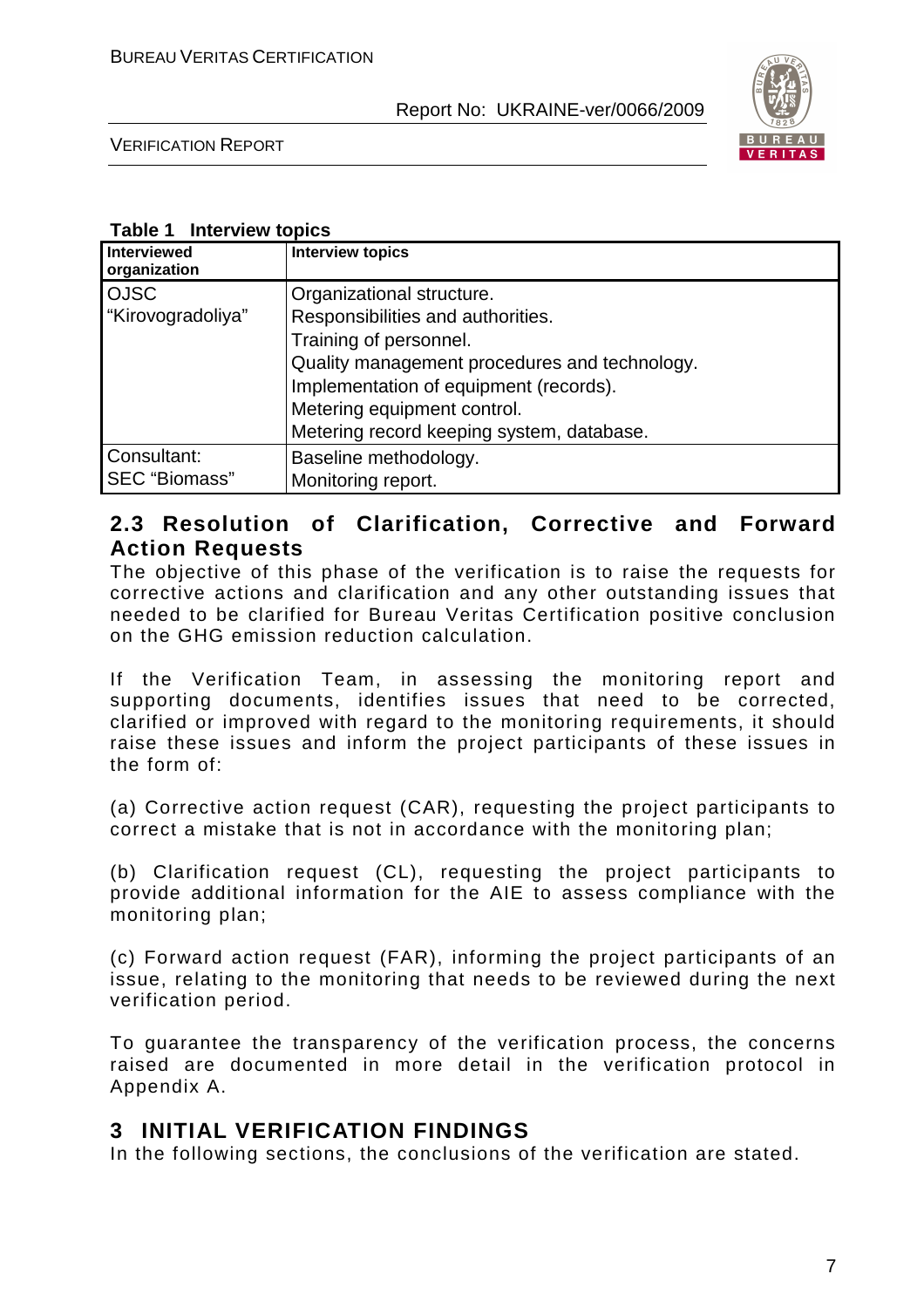

VERIFICATION REPORT

The findings from the desk review of the original monitoring documents and the findings from interviews during the follow up visit are described in the Verification Protocol in Appendix A.

The Clarification, Corrective and Forward Action Requests are stated, where applicable, in the following sections and are further documented in the Verification Protocol in Appendix A. The verification of the Project resulted in 21 Corrective Action Requests, 5 Clarification requests and 0 Forward action requests.

The number between brackets at the end of each section corresponds to the DVM paragraph.

# **3.1 Project approval by Parties involved (90-91)**

Written project approval by the Ukraine has been issued by the DFP of Ukraine (It is listed among Category 1 Documents in the Reference section of this report).

Project obtained the Letter of Approval from foreign country (Switzerland) acting as the project participant dated  $25<sup>th</sup>$  of February 2011 (Ref. No. J 294-0485 (It is listed among Category 1 Documents in the Reference section of this report).

The abovementioned written approval is unconditional.

### **3.2 Project implementation (92-93)**

Before starting of the verification process the following measures were installed in the oil extraction plant:

- **Two sunflower seeds husk fired steam boilers:**
- One sunflower seeds husk fired steam boiler with reserve fuel (natural gas)
- **Steam turbine**

Beginning of the equipment installation according to the project has started in September 2006. According to PDD of the JI project installation period was carried out from September 2006 till December 2007. Project starting date according to the PDD of the JI project was December 2007. However, due to the logistical and financial problems at the company the official project start was delayed till the  $27<sup>th</sup>$  of April, 2009. Expected project life time is 20 years and 0 month.

All deviations of project implementation concern measuring equipment (heat and electric meters) and data archiving process (not all data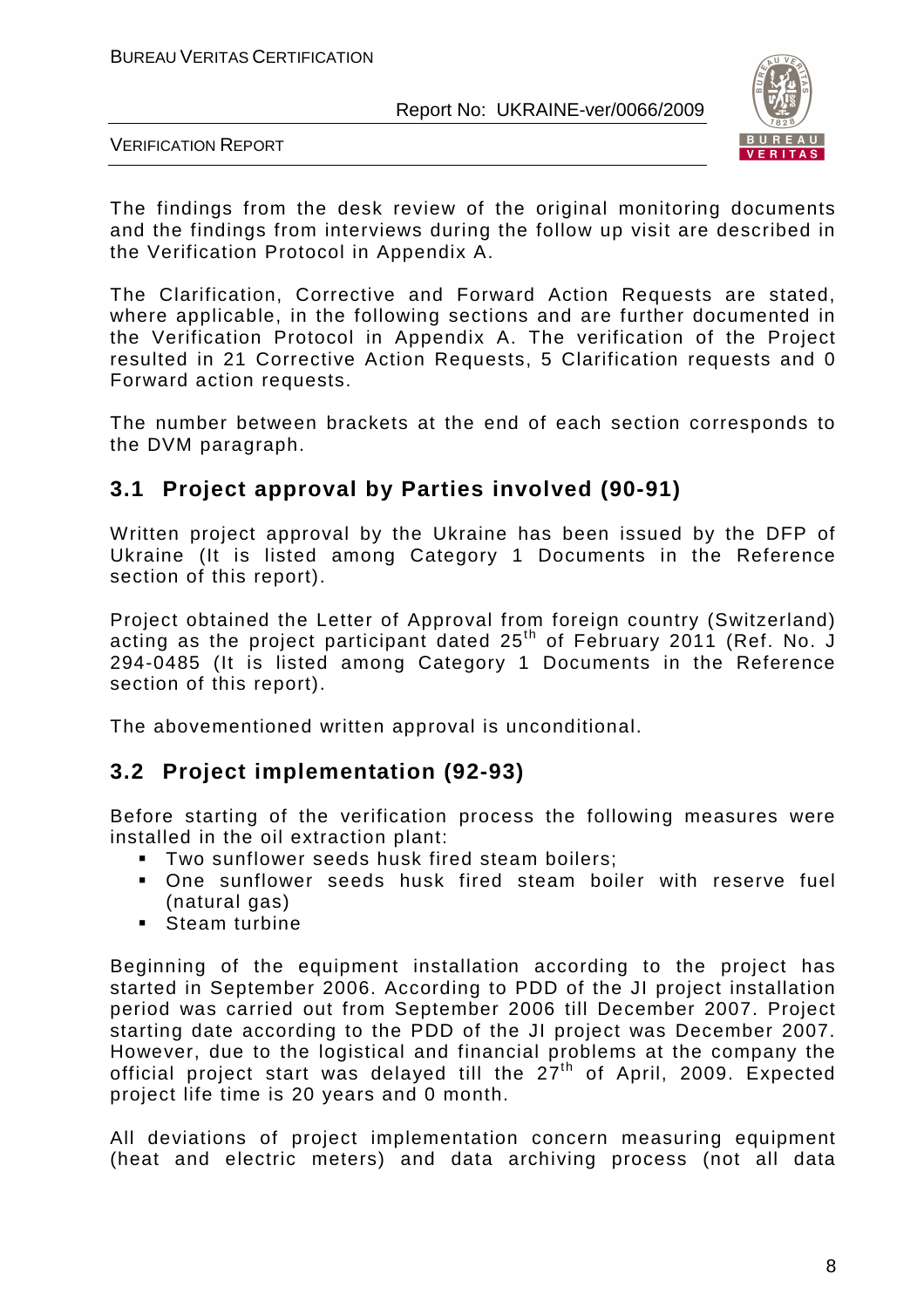

VERIFICATION REPORT

archived in paper and electronic form). Comments to monitoring plan implementation provided in Appendix A.

# **4 VERIFICATION CONCLUSIONS**

# **4.1 Compliance of the monitoring plan with the monitoring methodology (94-98)**

The monitoring occurred not in accordance with the monitoring plan included in the PDD.

All necessary project information is collected and archived by plant personnel but not in line with monitoring plan provided in PDD. Comments to monitoring plan implementation are given in Appendix A.

### **4.2 Revision of monitoring plan (99-100)**

The project participants provided an appropriate justification for the proposed revision, which are documented internal operational procedures and technological regulations, specific energy consumption rates, reports generated and consumed electric energy, etc.(see **Category 2 Documents** below).

The proposed revision improves the accuracy and/or applicability of information collected compared to the original monitoring plan without changing conformity with the relevant rules and regulations for the establishment of monitoring plans.

# **4.3 Data management (101)**

Collection of information required for calculations of reductions of GHG emissions as a result of the project is performed in accordance with the procedure common for the enterprise. Initial data will be submitted by the environmental department, by the production manager, and by the head energy engineer.

A transparent system for collection and storage of measured data in the electronic form are established. Calculations of emission reduction will be prepared by specialists of OJSC "Kirovogradoliya" at the end of every reporting year. The project manager of OJSC "Kirovogradoliya" will prepare reports, as needed for audit and verification purposes. Specialists of "Scientific Engineering Centre "Biomass" will check the prepared reports.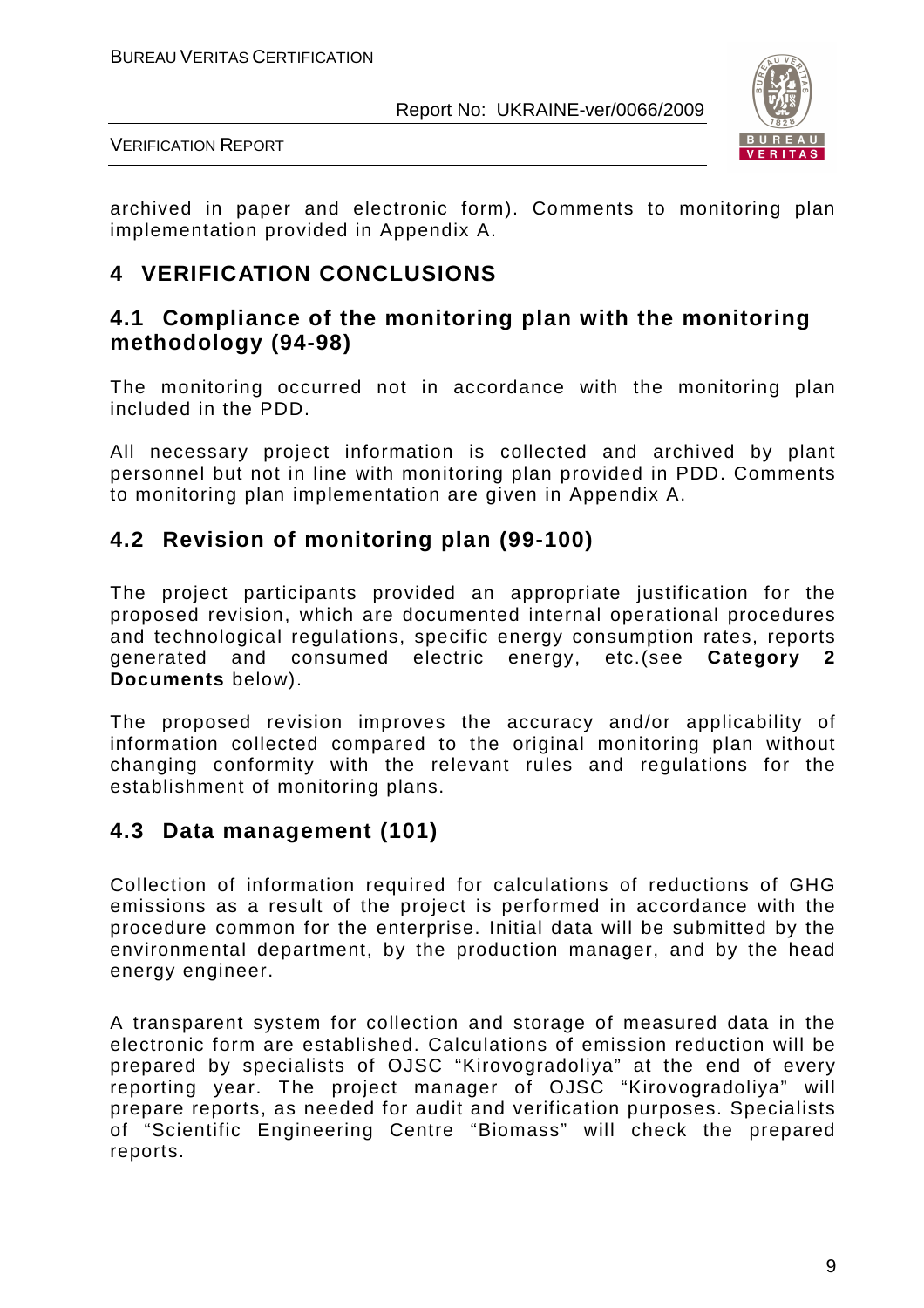

VERIFICATION REPORT

## **4.4 Verification regarding programmes of activities (102- 110)**

Not applicable.

# **5 VERIFICATION OPINION**

Bureau Veritas Certification has performed the initial and 1<sup>st</sup> periodic verification of the ""Utilization of sunflower seeds husk for steam and power production at the oil extraction plant OJSC 'Kirovogradoliya" Project in Ukraine which applies the JI specific approach. The verification was performed on the basis of UNFCCC criteria and host country criteria and also on the criteria given to provide for consistent project operations, monitoring and reporting.

The verification consisted of the following three phases: i) desk review of the project design and the baseline and monitoring plan; ii) follow-up interviews with project stakeholders; iii) resolution of outstanding issues and the issuance of the final verification report and opinion.

The management of OJSC "Kirovogradoliya" is responsible for the preparation of the GHG emissions data and the reported GHG emissions reductions of the project on the basis set out within the project Monitoring and Verification Plan indicated in the final Monitoring Report version 03 dated 14/04/2011. The development and maintenance of records and reporting procedures in accordance with that plan, including the calculation and determination of GHG emission reductions from the project, is the responsibility of the management of the project.

Bureau Veritas Certification verified the Project Monitoring Report version 03 dated 14/04/2011 for the reporting period as indicated below. Bureau Veritas Certification confirms that the project is implemented as planned and described in approved project design. Installed equipment being essential for generating emission reduction runs reliably and is calibrated appropriately. The monitoring system is in place and the project is generating GHG emission reductions.

Bureau Veritas Certification can confirm that the GHG emission reduction is accurately calculated and is free of material errors, omissions, or misstatements. Our opinion relates to the project's GHG emissions and resulting GHG emissions reductions reported and related to the approved project baseline and monitoring, and its associated documents. Based on the information we have seen and evaluated, we confirm, with a reasonable level of assurance, we confirm the following statement: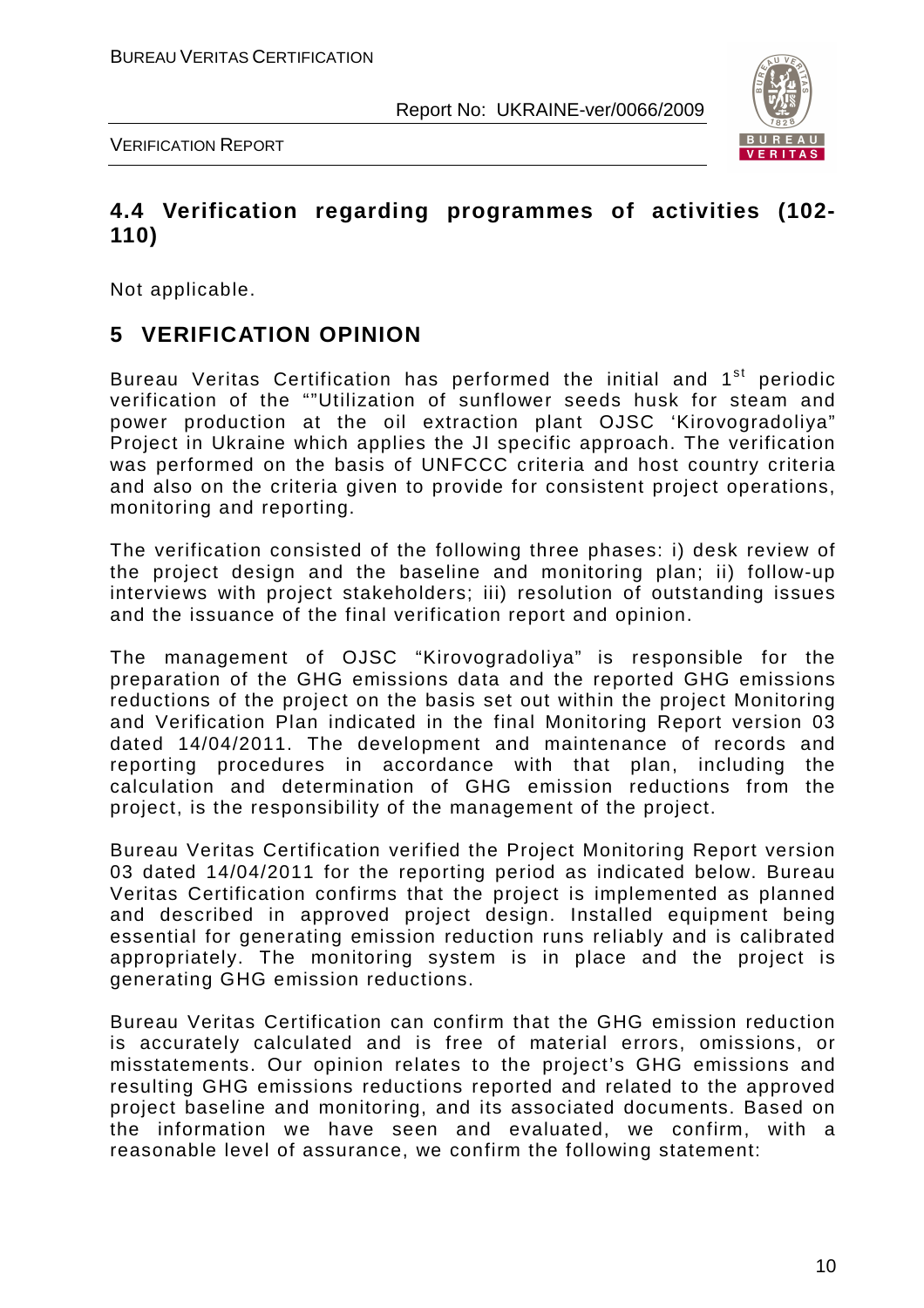

#### VERIFICATION REPORT

#### Reporting period: From 27/04/2009 till 31/12/2010 Baseline emissions : 63676 t CO2 equivalents. Project emissions : 8230 t CO2 equivalents. Emission Reductions : 55446 t CO2 equivalents.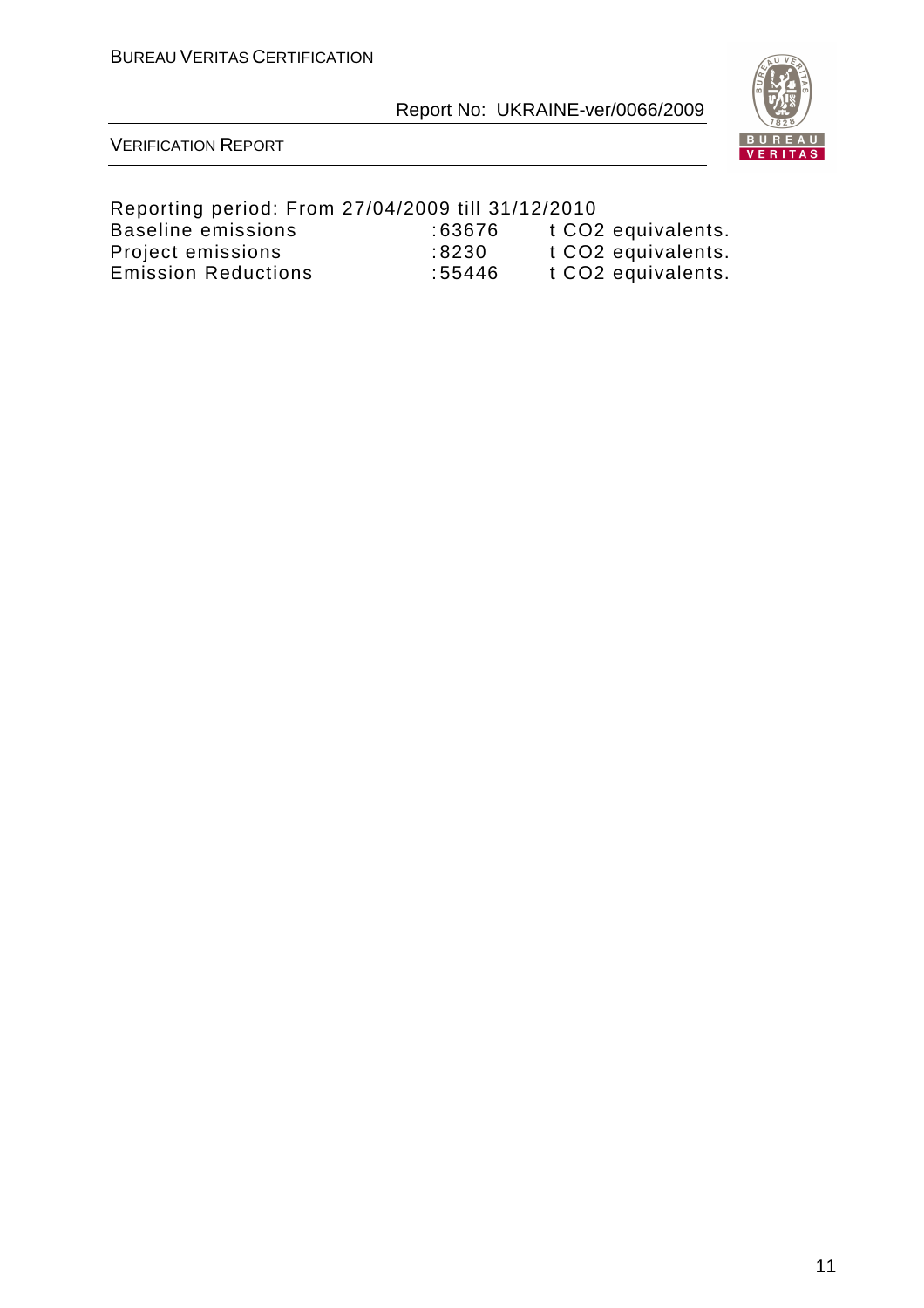

VERIFICATION REPORT

# **6 REFERENCES**

#### **Category 1 Documents:**

Documents provided by OJSC "Kirovogradoliya" that relates directly to the GHG components of the project.

- /1/ Project Design Document, version 2 dated 12/02/2010
- /2/ Determination report, № 644483, dated 14/06/2005 (re-approved dated 23/02/2009).
- /3/ Monitoring Report dated 14/04/2011 version 03

Correspondence between Service GmbH TUV SUD Group and SEC

- /4/ Biomass justified that Determination Report dated 14/06/2005 can be used for Track 1.
- $/5/$  Withdrawal letter from Track 2 in order to switch the project to Track 1
- /6/ ACM0006 "Consolidated methodology for electricity and heat generation from biomass residues", version 11,1.
- /7/ Excel file "ERU\_Calculation\_Workbook-ENG"
- $/8/$  Letter of Approval from Switzerland ated 25<sup>th</sup> of February 2011, Ref. No. J 294-0485

A Letter of Approval for Joint Implementation Project "Utilization of

/9/ sunflower seeds husk for steam and power production at the oil extraction plant" No.845/23/7 dated 30/07/2009 issued by National Environmental Investment Agency of Ukraine

#### **Category 2 Documents:**

Background documents related to the design and/or methodologies employed in the design or other reference documents.

- 1. Act №88/2009 of operation availability of object dated 27.04.2009
- 2. Act of audit of nature conservation laws' requirements realization dated 12.01.2010
- 3. Act of audit of nature conservation laws' requirements realization dated 12.02.2009
- 4. Act of equipment exchange (calibration) accounting dated 16.06.2010
- 5. Atmospheric air protection report in 2009
- 6. Atmospheric air protection report in 2nd quarter 2009
- 7. Atmospheric air protection report in 3rd quarter 2010
- 8. Boiler Е-16-3,9-360 Д (Reg.№1558)
- 9. Boiler E-16-3,9-360 Д (Reg. №1603)
- 10. Boiler Е-16-3,9-360 Д (Reg.№1604)
- 11. Calculation of rate of conditional fuel and electricity losses for the production of 1 Gcal of thermal energy for OJSC "Kirovogradoliya" dated 18.08.2005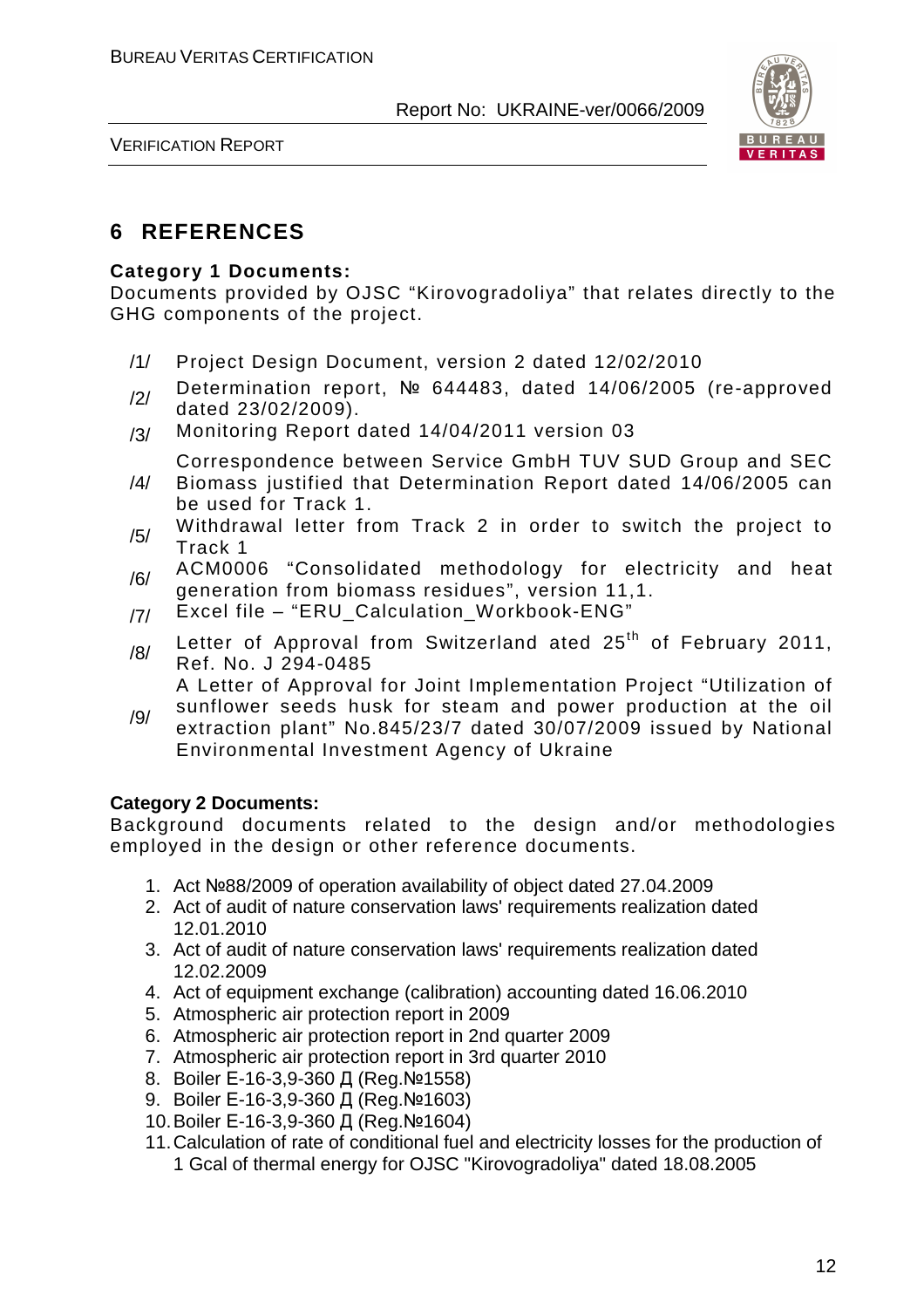

- 12. Calculation of rate of thermal energy losses for the production of sunflower oil for OJSC "Kirovogradoliya" dated 09.2005
- 13. Calibration protocol №1 of gas meter Kurs-01 G400A (Reg.№03588) dated 20.04.2010
- 14. Certificate №11000088 about the compliance of object with the requirements of project documents, national standards, building norms and regulations
- 15. Certificate of attestation №2060 dated 17.05 2007, valid until 16.05.2011
- 16. Certificate of physical and chemical characteristics of natural gas in August 2008
- 17. Certificate of physical and chemical characteristics of natural gas in July 2008
- 18. Certificate of right of immovable property dated 06.07.2009
- 19. Certification of prime calibration (Reg.№00955.04503)
- 20. Clerical book. Register of CHP equipment repair
- 21. Control scheme. Condensation-evaporation facility
- 22. Control scheme. Vapour and water road
- 23. Control-measuring laboratory
- 24. Distribution of energy sources in June 2009
- 25. Distribution of energy sources in October 2010
- 26. Drying oven
- 27. Electricity meter №69349 made in 11.2008
- 28. Electricity meter №75870 made in 11.2008
- 29. Electricity three-phase meter Landis&Gyr Dialog (Reg.№76 703 742)
- 30. Extract from procedure regulations. Analysis of nuclear of sunflower seeds dated 19.08.2008
- 31. Extract from procedure regulations. Method of determination of nuclear carrying out into the hasks of sunflower seeds dated 19.08.2008
- 32. Extract from ГОСТ 10855-64. Oil seeds. Method of determination of hasks amount
- 33. Gas meter GMS-G 25-32-0,6-УЗ.1-НЧ (Reg.№028730)
- 34. Handover/takeover act of (internal moving of) fixed assets №В5-0000242 dated 23.03.2007
- 35. Handover/takeover act of (internal moving of) fixed assets №КО000324 dated 31.12.2008
- 36. Handover/takeover register of millwright shift in industrial CHP dated 08.10.09
- 37. Industrial report in September 2010
- 38. Information about calibration of meter dated 20.04.10
- 39. Information about installation of the source of current and its exchange dated 14.04.08 and 20.04.08
- 40. Log-book. Gas ultrasonic meter "Kurs-01" АЧЦА 407251.001ФО. Dnipropetrovs'k
- 41. Message №09/47 about change of physical and chemical parameters of natural gas dated 25.11.2010
- 42. Message №09/48 about change of physical and chemical parameters of natural gas dated 25.11.2010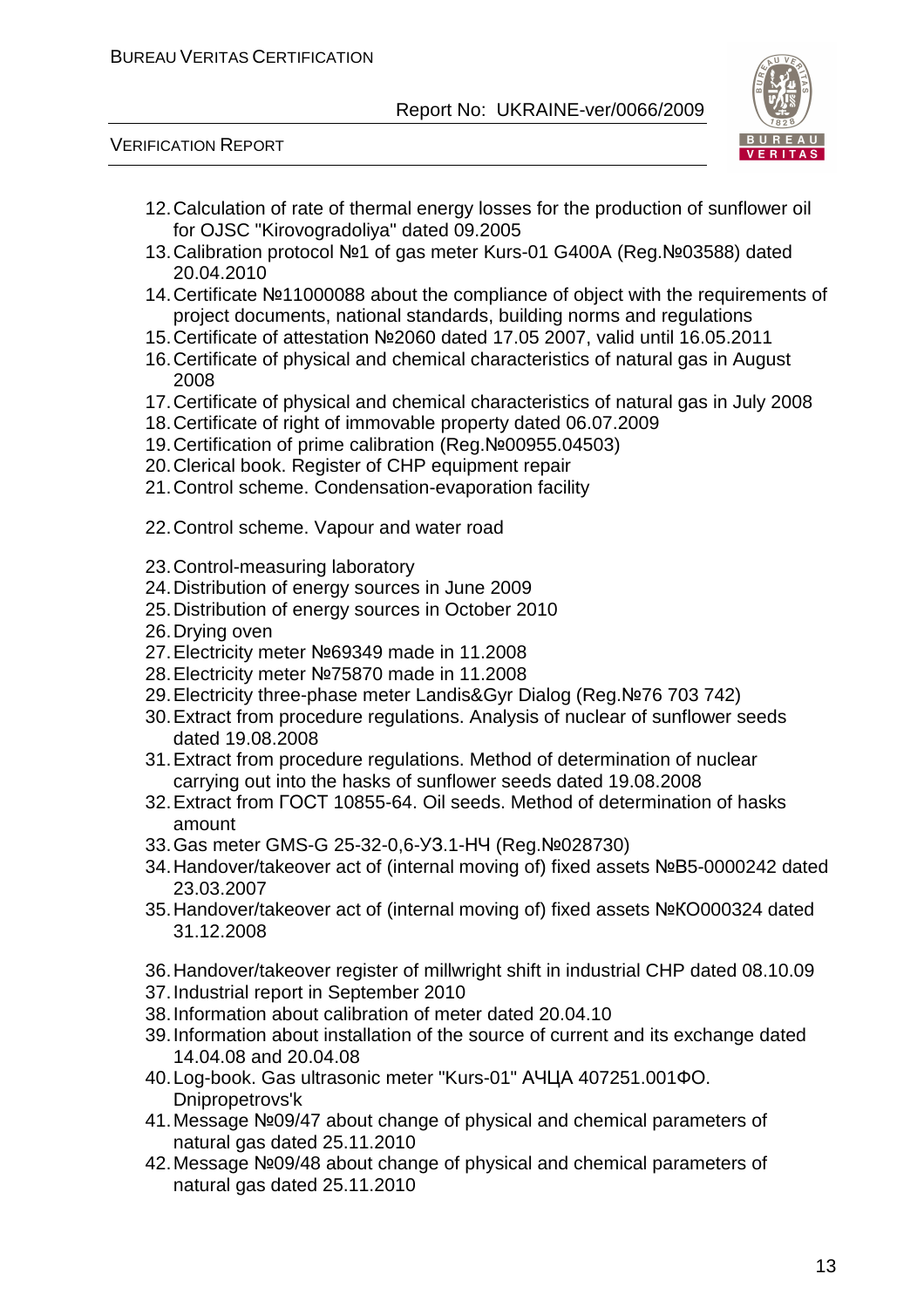



- 43. Passport. Electronic multifunctional electricity meter Landis&Gyr ZxD dated 10.2002 (Reg.№76703742)
- 44. Passport. The meter of volume losses and volume of gas ОЕ-22ЛА ИИМ Д 421412.002-02 ПС. Ivano Frankivsk 2006
- 45. Photo, airpipeline transportation sunflower husk
- 46. Photo, boilers installed in the project
- 47. Photo, burning camera of husk
- 48. Photo, car scales platform #2
- 49. Photo, CHP installed during project implementation
- 50. Photo, CHP treatment plant (filter) installed during project activity
- 51. Photo, control cabinet CHP
- 52. Photo, Control Room CHP
- 53. Photo, dosimeter sunflower seeds
- 54. Photo, electricity meter #93927715
- 55. Photo, equipment of sunflower seeds analysis
- 56. Photo, manometer
- 57. Photo, manometers of steam turbine
- 58. Photo, office auto-scales #1
- 59. Photo, pressure sensor MIDA number 08212058
- 60. Photo, pressure sensor of burning husk boiler
- 61. Photo, samples of sunflower seeds
- 62. Photo, Steam pipelines
- 63. Photo, steam turbine
- 64. Photo, sunflower husk storage bins
- 65. Photo, sunflower seeds drying installation
- 66. Photo, temperature sensor TSP-1187 022-28
- 67. Photo, the old boiler-house, which is derived from the operation
- 68. Photo, verification team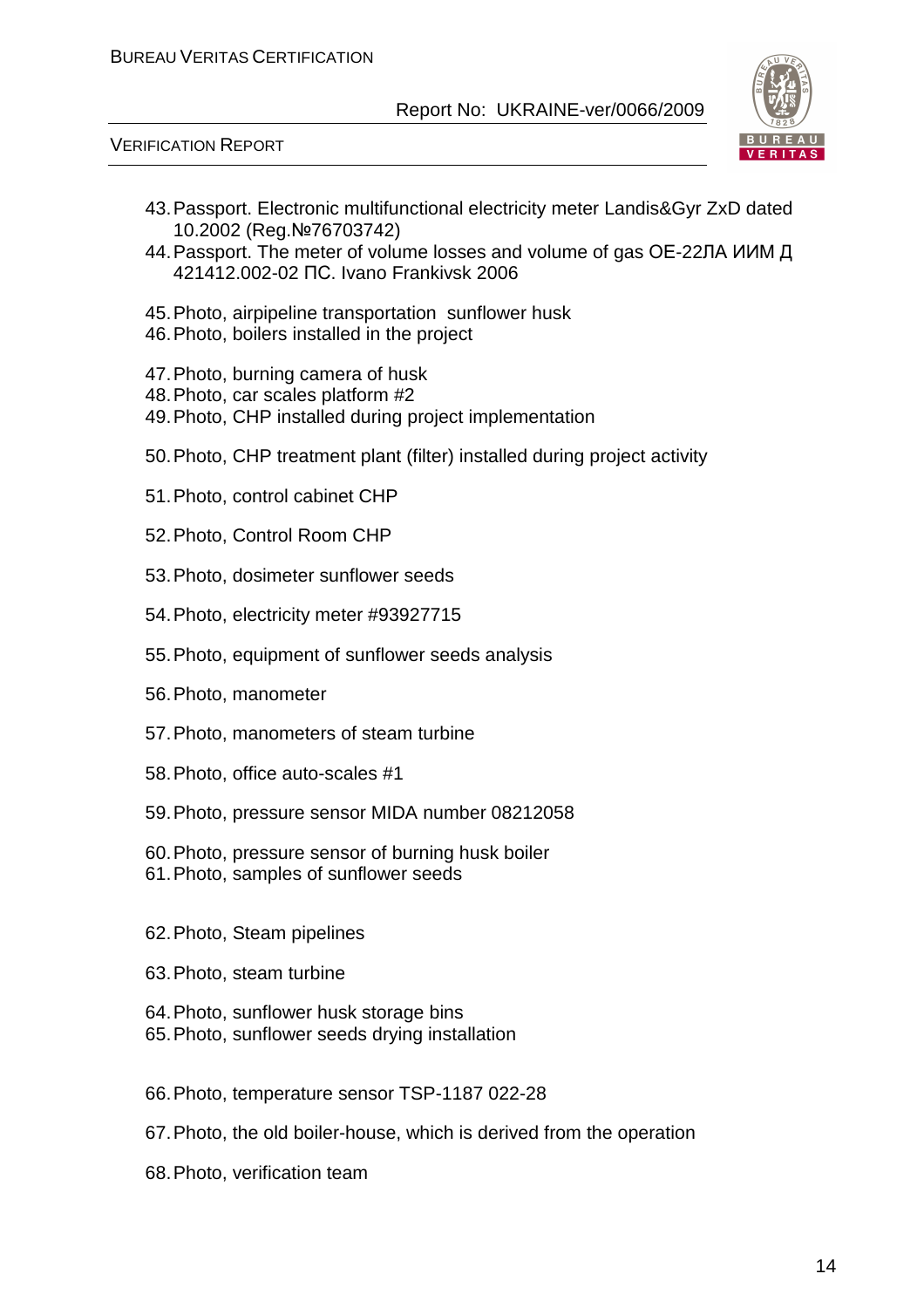



- 69. Principle scheme of turbogenerator ТГУ-1,7
- 70. Register of shift measures dated 28.10.2010
- 71. Schedule of selection of raw materials, semi finished products, final products and auxiliary materials samples for technical and chemical control of compliance with the requirements of actual normative documents
- 72. Scheme air condensate pipelines CHP
- 73. Self-regulating generator Synchronous VDE 0530 DIG 130 i/4 (Reg.№84 28315 А101)
- 74. Shift register of steam boiler Е-16-3.9-360 Д
- 75. Shift register of steam-turbine ТГУ 1,7-3,6/1,0
- 76. Shift register of vaporizer И-120-06-ІІІ. Industrial CHP
- 77. State calibration letter of scales А-12024(№1)
- 78. State calibration letter of scales А-12025(№2)
- 79. Steam-turbine MV 550 G, manufacturer PBS ENERGO a.s., Velka Bites, CZ, 2007.
- 80. Sunflower seeds meal ДСТУ 4638:2006
- 81. Sunflower seeds oil ДСТУ 4492:2005
- 82. Technical analysis №45 of solid fuel and residue trial in 1st quarter 2009
- 83. Technical analysis №46 of solid fuel and residue trial in 2nd quarter 2009
- 84. Technical analysis №48 of solid fuel and residue trial in 3rd quarter 2009
- 85. Technical analysis №51 of solid fuel and residue trial in 4th quarter 2009
- 86. Technological regulations (constant) ТР У 18.15.00373869.04 2006 dated 22.11.2006
- 87. Technological schemes of CHP
- 88. The order of raw materials and final products accounting in organizations of oil and fat industry. 2009
- 89. Thermal scheme of CHP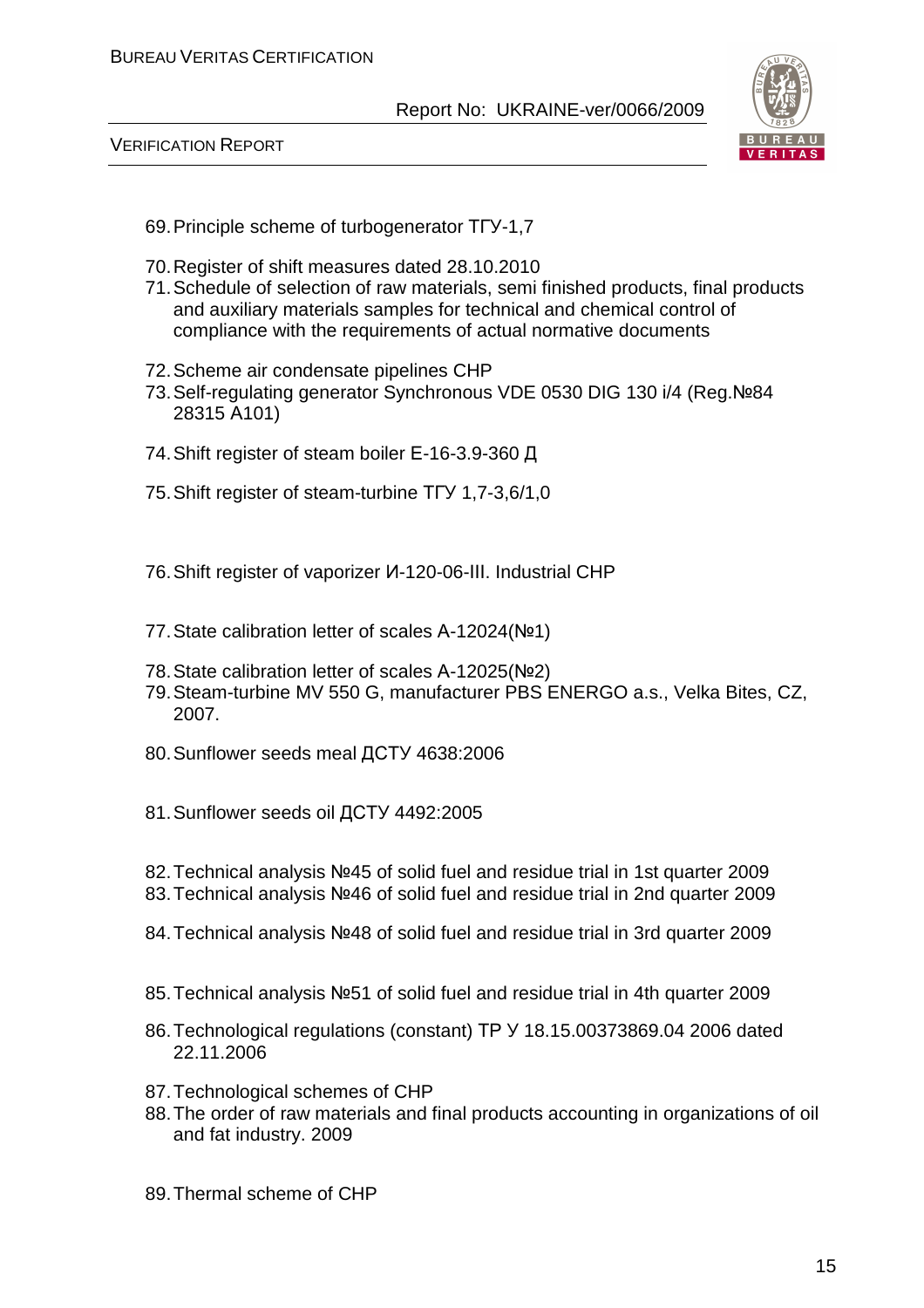

- 90. Ultrasonic gas meter Kurs-01G400 A2 (Reg.№03588)
- 91. Water and vapour accounting register. Industrial CHP
- 92. GOST 10855-64. Method of determination of husk amount
- 93. Log of laboratory measurements registration.
- 94. Report of natural gas acceptance-delivery and rendering of services of its transportation, dated 11/07/2009
- 95. Report on rendering of natural gas transportation services, dated 31/08/2010
- 96. Report of natural gas acceptance-delivery and rendering of services of its transportation, dated 30/09/2010
- 97. Report on rendering of natural gas transportation services, dated 30/09/2010
- 98. Report of natural gas acceptance-delivery and rendering of services of its transportation, dated 30/10/2010
- 99. Report of natural gas acceptance-delivery and rendering of services of its transportation, dated 31/12/2010
- 100. Order #128 dated 12/03/2011.
- 101. Passport of natural gas physic-chemical parameters.
- 102. Production Report, 08/2010
- 103. Production Report, 09/2010
- 104. Production Report, 10/2010
- 105. Production Report, 11/2010
- 106. Production Report, 12/2010
- 107. Report of resource allocation, 07/2010
- 108. Report of resource allocation, 09/2010
- 109. Report of resource allocation, 10/2010
- 110. Report of resource allocation, 11/2010
- 111. Report of resource allocation, 12/2010
- 112. Report, husk sale for 08/2010
- 113. Report, husk sale for 09/2010
- 114. Report, husk sale for 10/2010
- 115. Report, husk sale for 11/2010
- 116. Report, husk sale for 12/2010
- 117. Methodology of determination of husk amount consumed by boilers
- 118. Methodology for determination of heat amount consumed for production needs
- 119. Methodology of determination power consumption for CHP own needs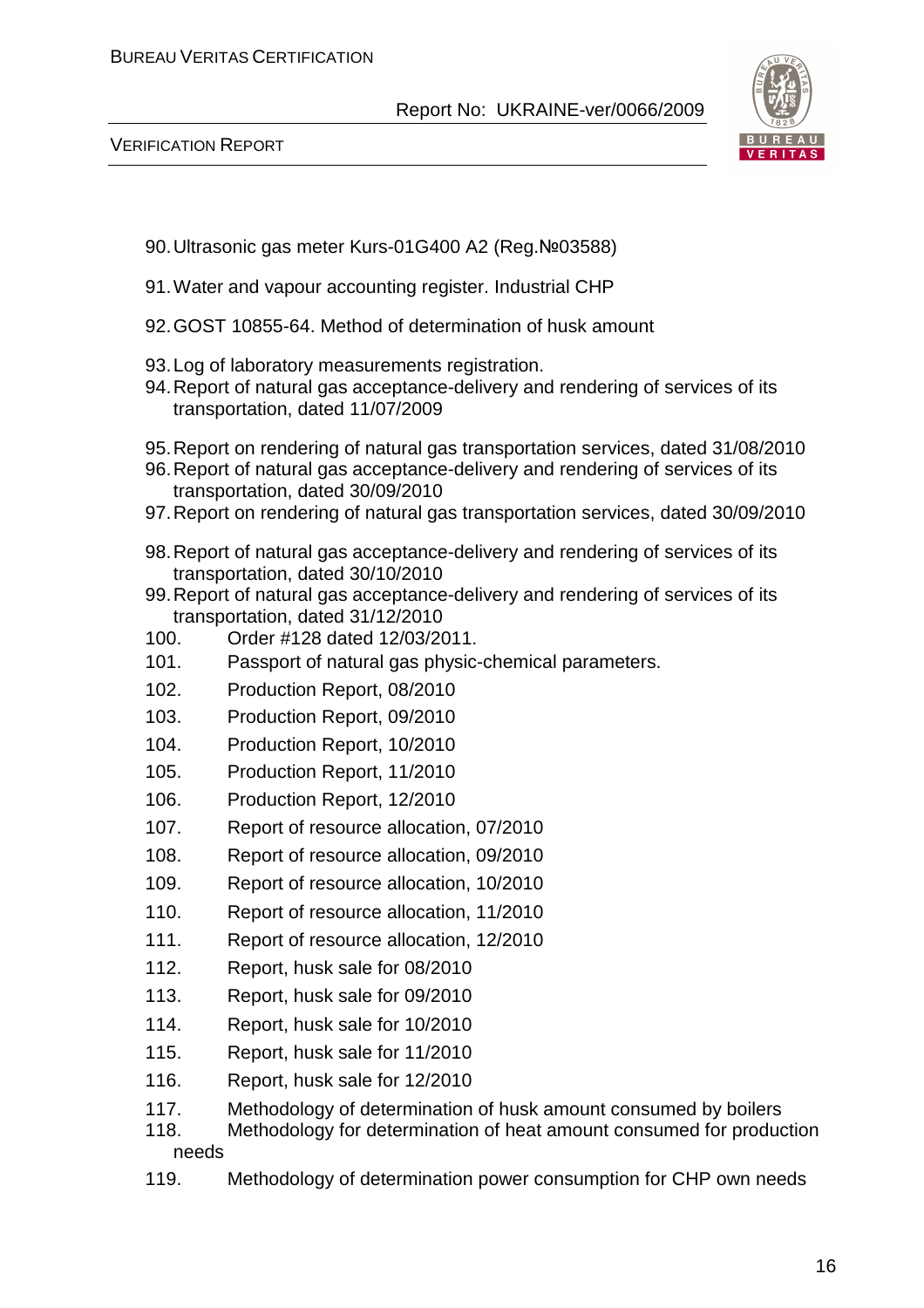

VERIFICATION REPORT

- 120. Methodology for determination of amount of sunflower seeds husks which comes to husk storage area (for burning in boilers and sale)
- 121. Methodology of determination of sunflower seed husks humidity
- 122. Methodology of determination of CHP turbo-generator power generation

#### **Persons interviewed:**

List persons interviewed during the verification or persons that contributed with other information that are not included in the documents listed above.

- /1/ Oleg Katrych Director General
- /2/ Raisa Polishchuk Deputy General Director for production
- /3/ Nikolai Demidenko Chief Energy Engineer
- /4/ Larissa Dianova Energy Engineer
- /5/ Tasenko Valentina Head of Laboratory
- /6/ Valery Kosolapov Chief TPP
- /7/ Ivan Kosyakov Engineer Metrologist
- /8/ Andrew Motsnyi Head SEEE

o0o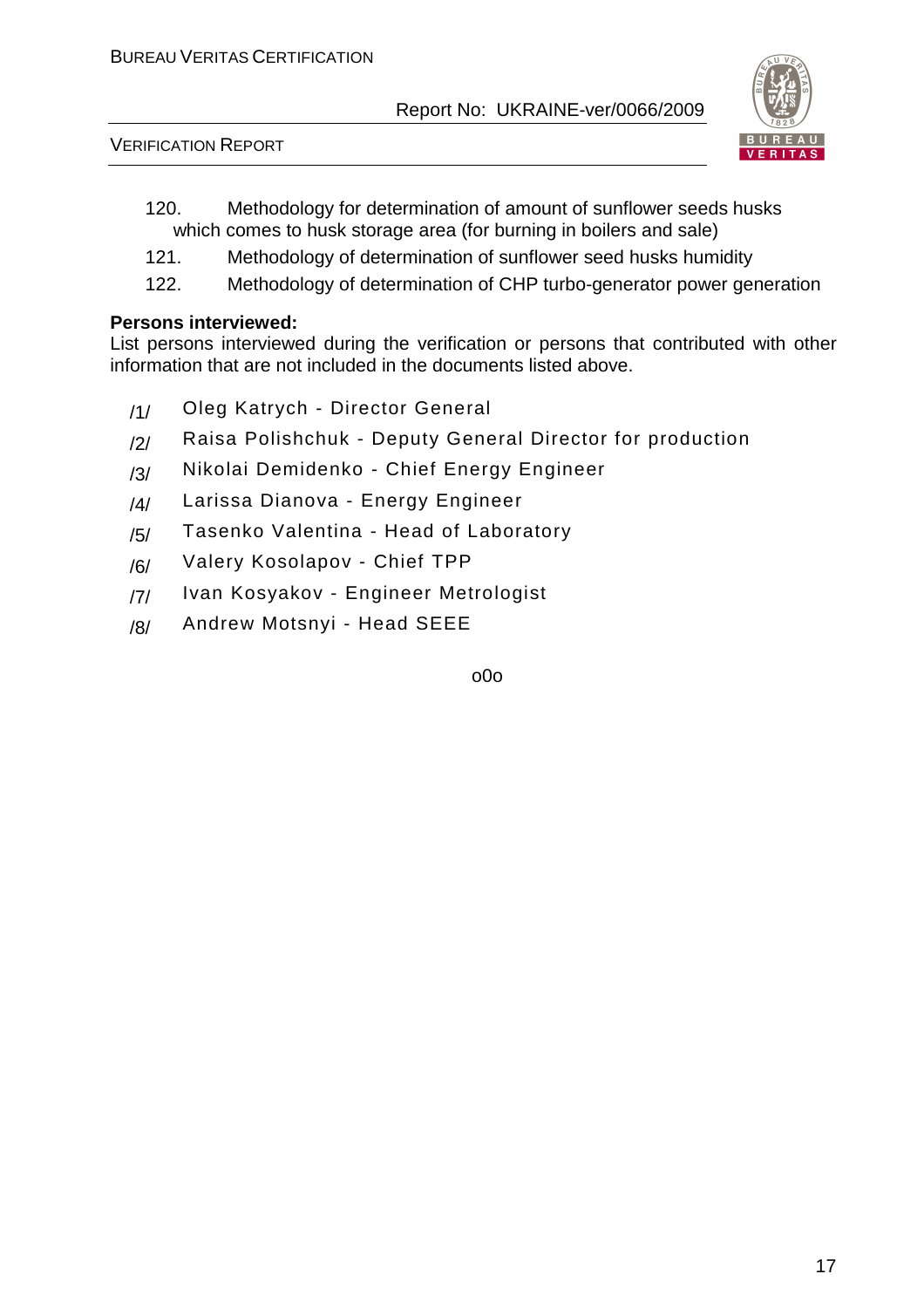

VERIFICATION REPORT

# APPENDIX A: VERIFICATION PROTOCOL

**BUREAU VERITAS CERTIFICATION HOLDING SAS** 

#### **VERIFICATION PROTOCOL**

**Check list for verification, according to the JOINT IMPLEMENTATION DETERMINATION AND VERIFICATION MANUAL (Version 01)** 

| <b>DVM</b><br>Paragraph | <b>Check Item</b>                                                                                                                                                                                                                                                                                                                                                                                                                                 | <b>Initial finding</b>                                                                                                                                                                     | <b>Action requested to project</b><br>participants                              | <b>Review of project</b><br>Participants'<br>action                              | <b>Conclusio</b><br>n |
|-------------------------|---------------------------------------------------------------------------------------------------------------------------------------------------------------------------------------------------------------------------------------------------------------------------------------------------------------------------------------------------------------------------------------------------------------------------------------------------|--------------------------------------------------------------------------------------------------------------------------------------------------------------------------------------------|---------------------------------------------------------------------------------|----------------------------------------------------------------------------------|-----------------------|
|                         | <b>Project approvals by Parties involved</b>                                                                                                                                                                                                                                                                                                                                                                                                      |                                                                                                                                                                                            |                                                                                 |                                                                                  |                       |
| 90                      | Has the NFPs of at least one A Letter of Approval for Joint<br>Party involved, other than the Implementation<br>host Party, issued a written "Utilization of<br>project<br>approval<br>submitting the first verification power production at the oil<br>report to the secretariat for extraction plant" No.845/23/7<br>publication in accordance with dated 30/07/2009 issued by<br>paragraph 38 of the JI National<br>guidelines, at the latest? | Project<br>sunflower<br>when seeds husk for steam and<br>Environmental<br>Investment<br>0f<br>Agency<br>Ukraine.<br>CAR9: Letter of Approvar<br>from DFP of sponsor party<br>not provided. | All necessary requested<br>documentation has been sent to<br>verification team. | MR and LoA's<br>were checked and<br>founded<br>appropriate. Issue<br>was closed. | <b>OK</b>             |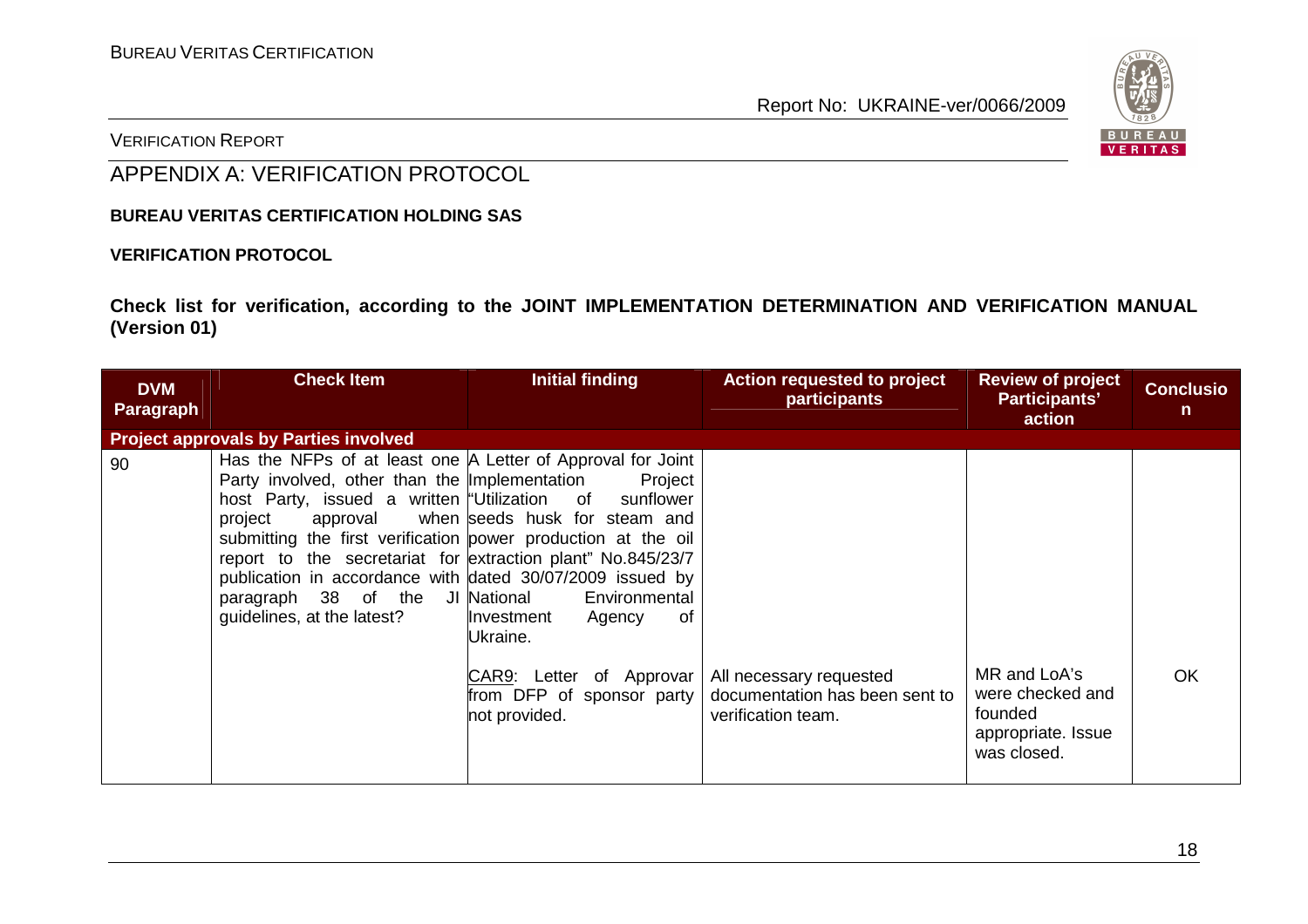

| <b>DVM</b><br><b>Paragraph</b> | <b>Check Item</b>                                                                                                                                                                                                  | <b>Initial finding</b>                                                                                                                                               | <b>Action requested to project</b><br>participants                                                                                                                                                                                                                                                                                                                                    | <b>Review of project</b><br>Participants'<br>action                                                | <b>Conclusio</b><br>n. |
|--------------------------------|--------------------------------------------------------------------------------------------------------------------------------------------------------------------------------------------------------------------|----------------------------------------------------------------------------------------------------------------------------------------------------------------------|---------------------------------------------------------------------------------------------------------------------------------------------------------------------------------------------------------------------------------------------------------------------------------------------------------------------------------------------------------------------------------------|----------------------------------------------------------------------------------------------------|------------------------|
|                                |                                                                                                                                                                                                                    | CAR19:<br><b>The</b><br>information<br>concerning project approval<br>is missing in the MR. Please,<br>add<br>the<br>appropriate<br>information to the document.     | The information on project<br>approval has been added in the<br>separate Section 1.3 of<br>monitoring report version 03.                                                                                                                                                                                                                                                              | MR and LoA's<br>were checked and<br>founded<br>appropriate. Issue<br>was closed.                   | OK                     |
| 91                             | Are all<br>approvals by Parties involved approvals by Parties involved<br>unconditional?                                                                                                                           | the written project Yes, all the written project<br>are unconditional.                                                                                               | OK                                                                                                                                                                                                                                                                                                                                                                                    | <b>OK</b>                                                                                          | OK                     |
| <b>Project implementation</b>  |                                                                                                                                                                                                                    |                                                                                                                                                                      |                                                                                                                                                                                                                                                                                                                                                                                       |                                                                                                    |                        |
| 92                             | the<br>Has<br>project<br>implemented<br>with the PDD regarding which equipment or units that were<br>the determination has been implemented<br>deemed final and is so listed on Project.<br>the UNFCCC JI website? | been CAR21: Please provide in<br>in accordance Monitoring Report list of<br>within<br>the                                                                            | All equipment installed during<br>the project activity on the<br>enterprise (3 husk fired steam<br>boilers with one boiler working<br>on both husk and natural gas as<br>well as steam turbine) has been<br>put into operation according to<br>PDD version 2 (21 February<br>2008). No additional equipment<br>has been commissioned either<br>before or during monitoring<br>period. | MR was checked,<br>justified during site<br>visit and founded<br>appropriate. Issue<br>was closed. | <b>OK</b>              |
|                                |                                                                                                                                                                                                                    | CAR17: Please, replace the<br>name of the column (Table<br>5.1) "Date of installation" with<br>'Year of<br>installation"<br>that<br>reflects<br>actual<br>situation. | All necessary amendments have<br>been introduced into the<br>monitoring report (see Table<br>5.1, Section 5 of MR version<br>(03)                                                                                                                                                                                                                                                     | MR was checked<br>and founded<br>appropriate. Issue<br>was closed.                                 | <b>OK</b>              |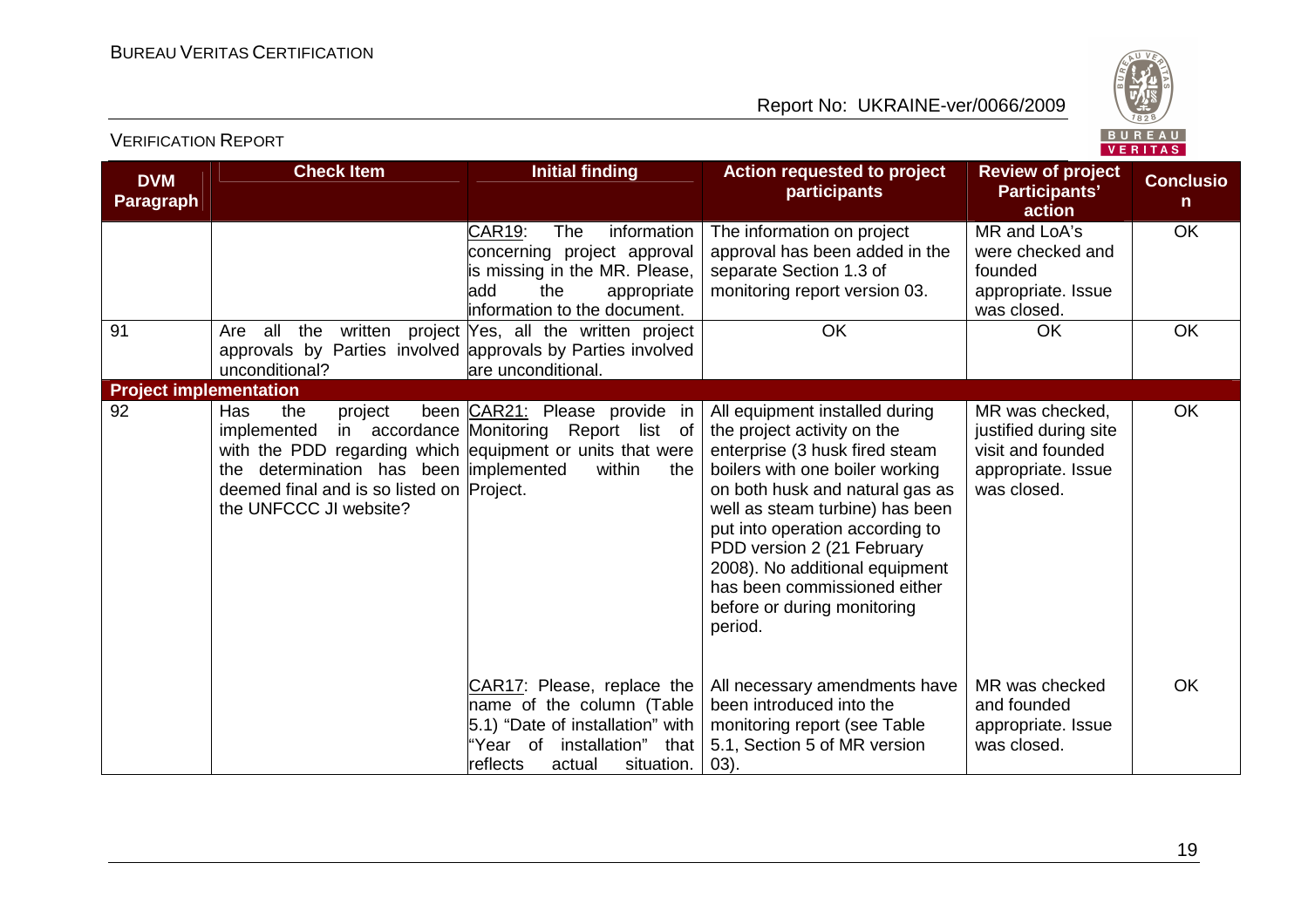

| <b>DVM</b><br><b>Paragraph</b> | <b>Check Item</b>                                                                                                                                                                           | <b>Initial finding</b>                                                                                                                                                                                                                                                                                                                                                                                                                                                | <b>Action requested to project</b><br><b>participants</b>                                                                                                 | <b>Review of project</b><br>Participants'<br>action                                        | <b>Conclusio</b><br>$\mathsf{n}$ |
|--------------------------------|---------------------------------------------------------------------------------------------------------------------------------------------------------------------------------------------|-----------------------------------------------------------------------------------------------------------------------------------------------------------------------------------------------------------------------------------------------------------------------------------------------------------------------------------------------------------------------------------------------------------------------------------------------------------------------|-----------------------------------------------------------------------------------------------------------------------------------------------------------|--------------------------------------------------------------------------------------------|----------------------------------|
|                                |                                                                                                                                                                                             | indicate<br>year of<br>Please,<br>installation for the positions<br>8, 11, 17, 21, 22 (Table 5.1).                                                                                                                                                                                                                                                                                                                                                                    |                                                                                                                                                           |                                                                                            |                                  |
| 93                             | What is the status of operation Beginning of the equipment<br>of the project during the installation according to the<br>monitoring period?                                                 | started<br>project<br>has<br>- in<br>September 2006. According<br>to PDD of the JI project<br>installation<br>period<br>was<br>carried out from September<br>2006 till<br>December 2007.<br>Project<br>date<br>starting<br>according to the PDD of the<br>JI project was December<br>2007. However, due to the<br>logistical<br>financial<br>and<br>problems at the company the<br>official project start was<br>delayed till the 27 <sup>th</sup> of April,<br>2009. | OK                                                                                                                                                        | <b>OK</b>                                                                                  | OK                               |
|                                | <b>Compliance with monitoring plan</b>                                                                                                                                                      |                                                                                                                                                                                                                                                                                                                                                                                                                                                                       |                                                                                                                                                           |                                                                                            |                                  |
| 94                             | accordance with the monitoring collected but not in line with<br>plan included in the PDD PDD.<br>which<br>regarding<br>determination<br>has<br>deemed final and is so listed on situation. | Please<br>revised<br>the monitoring<br>plan<br>in<br>been accordance<br>with<br>real                                                                                                                                                                                                                                                                                                                                                                                  | Did the monitoring occur in $CAR1$ : All necessary data Monitoring plan was corrected in<br>line with current situation. See<br>Annex 2 of MR version 03. | Revised monitoring<br>plan was checked<br>and founded<br>appropriate. Issue<br>was closed. | <b>OK</b>                        |

VERIFICATION REPORT

\* Version 2 PDD (21 February 2008)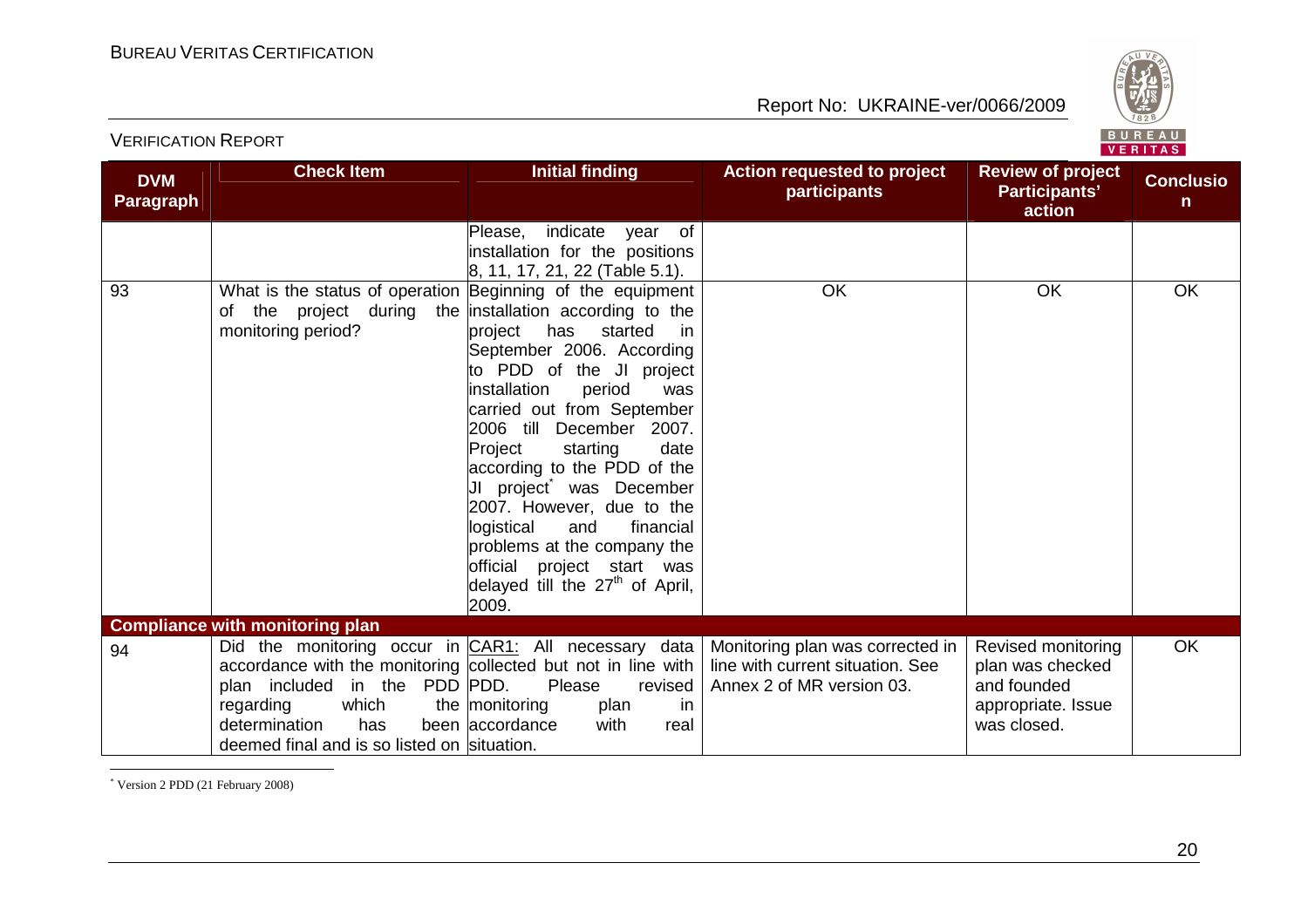

|                                | $V = I1 I R.9$         |                                                                                                                                                                                                                                                                                                                                                                         |                                                                                                                                                                                                                                                                                                                                                                          |                                                                                                                                 |                                  |
|--------------------------------|------------------------|-------------------------------------------------------------------------------------------------------------------------------------------------------------------------------------------------------------------------------------------------------------------------------------------------------------------------------------------------------------------------|--------------------------------------------------------------------------------------------------------------------------------------------------------------------------------------------------------------------------------------------------------------------------------------------------------------------------------------------------------------------------|---------------------------------------------------------------------------------------------------------------------------------|----------------------------------|
| <b>DVM</b><br><b>Paragraph</b> | <b>Check Item</b>      | <b>Initial finding</b>                                                                                                                                                                                                                                                                                                                                                  | <b>Action requested to project</b><br>participants                                                                                                                                                                                                                                                                                                                       | <b>Review of project</b><br><b>Participants'</b><br>action                                                                      | <b>Conclusio</b><br>$\mathsf{n}$ |
|                                | the UNFCCC JI website? | CAR12: It is stated in the MR:<br>Monitoring<br>parameters<br>according to the monitoring<br>plan given in project technical<br>documentation are written<br>and presented in electronic<br>and written form.<br>However,<br>actual<br>an<br>monitoring plan was modified<br>comparison<br>with<br>the<br>ın<br>monitoring plan in the PDD.<br>Please, correct/clarify. | The clarifications have been<br>provided and appropriate text<br>has been changed according to<br>applied monitoring approach<br>(see Section 4.3 of MR version<br>(03)                                                                                                                                                                                                  | MR was checked<br>and founded<br>appropriate. Issue<br>was closed.                                                              | <b>OK</b>                        |
|                                |                        | CL5: Please, clarify why the<br>values<br><b>of</b><br>total<br>project<br>emissions for some months<br>are negative Table 1.7                                                                                                                                                                                                                                          | Negative values were observed<br>due to specific calculation<br>approach. After revision the<br>approach have been modified<br>according to the applied<br>monitoring plan without impact<br>on resulting GHG emission<br>reductions. All necessary<br>actions have been performed in<br>the calculation file (see Excel file<br>"ERU_calculation_workbook-<br>ENG.xls") | MR and Excel file<br>"ERU_calculation_<br>workbook-ENG.xls"<br>were checked and<br>founded<br>appropriate. Issue<br>was closed. | <b>OK</b>                        |
|                                |                        | <b>CAR20:</b><br>provided<br>In<br>excel<br>spreadsheets<br>some<br>οf                                                                                                                                                                                                                                                                                                  | The calculations of GHG<br>emission reductions have been                                                                                                                                                                                                                                                                                                                 | Excel file<br>"ERU_calculation_                                                                                                 | OK                               |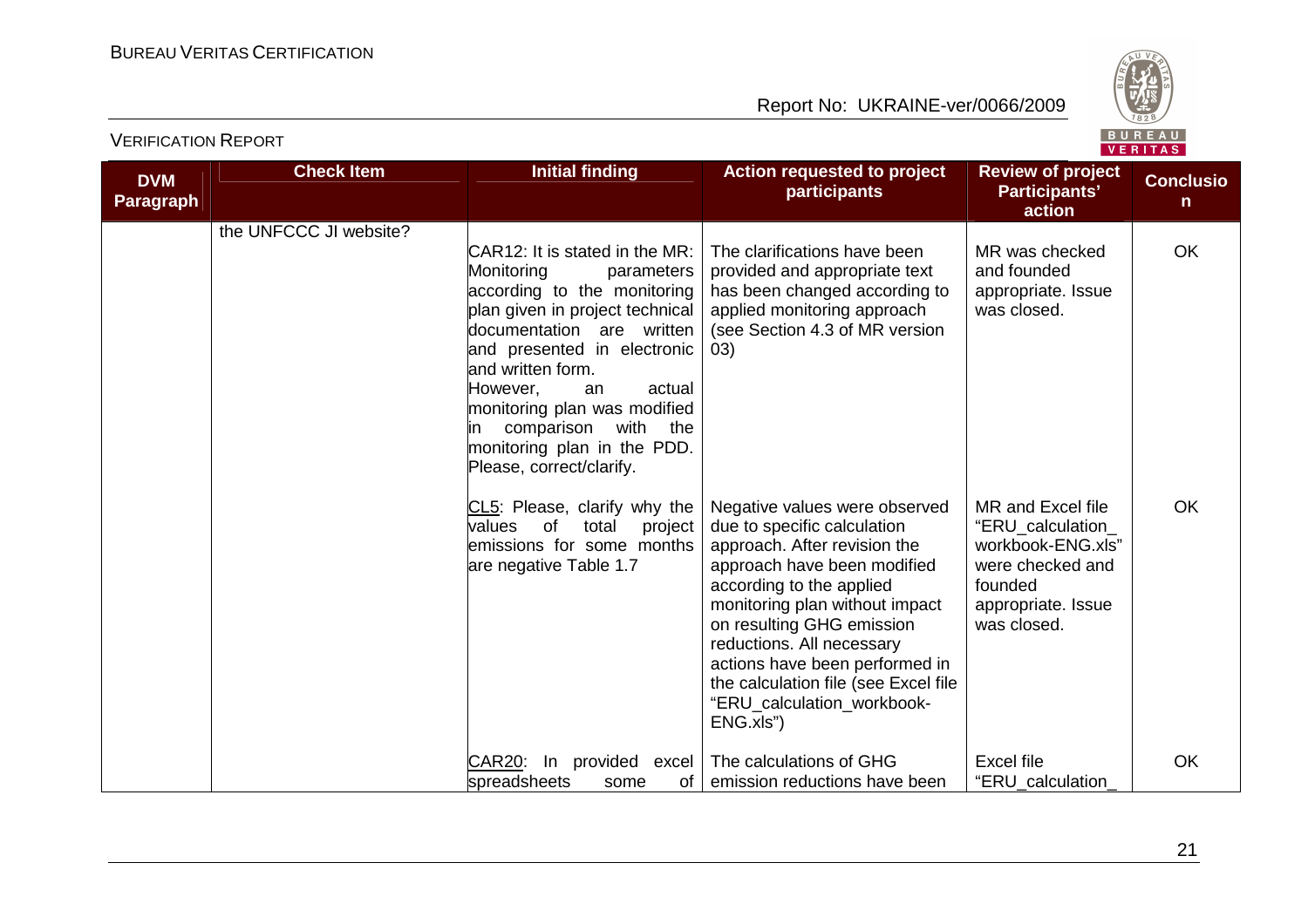

|  |  | - 12 - | יונ |  |  |  |
|--|--|--------|-----|--|--|--|
|  |  |        |     |  |  |  |

| <b>DVM</b><br><b>Paragraph</b> | <b>Check Item</b>                                                                                                                                                                                                                                                                                                                                                                                                                                                                                                                                                                                                                    | <b>Initial finding</b>                                                                                                                                                                                                                                                    | <b>Action requested to project</b><br>participants                                                                                                                                                                                                                                                                  | <b>Review of project</b><br>Participants'<br>action                                        | <b>Conclusio</b><br>n |
|--------------------------------|--------------------------------------------------------------------------------------------------------------------------------------------------------------------------------------------------------------------------------------------------------------------------------------------------------------------------------------------------------------------------------------------------------------------------------------------------------------------------------------------------------------------------------------------------------------------------------------------------------------------------------------|---------------------------------------------------------------------------------------------------------------------------------------------------------------------------------------------------------------------------------------------------------------------------|---------------------------------------------------------------------------------------------------------------------------------------------------------------------------------------------------------------------------------------------------------------------------------------------------------------------|--------------------------------------------------------------------------------------------|-----------------------|
|                                |                                                                                                                                                                                                                                                                                                                                                                                                                                                                                                                                                                                                                                      | parameters (like as TOTAL<br>EMISSIONS IN PROJECT<br>SCENARIO,<br>$tCO2$ )<br>calculated not in accordance<br>with monitoring plan. Please,<br>correct spreadsheets in line<br>with monitoring plan.                                                                      | revised according to applied<br>monitoring methodology without<br>any impact on resulting GHG<br>emission reductions (see Excel<br>file "ERU_calculation_workbook-<br>ENG.xls")                                                                                                                                     | workbook-ENG.xls"<br>was checked and<br>founded<br>appropriate. Issue<br>was closed.       |                       |
| 95(a)                          | For calculating the emission CAR2: In monitoring plan<br>reductions or enhancements of $[EC_{PJ,y}$ and $EC_{PJ,HP\_needs,y}$ were<br>net removals, were key factors, confused.<br>e.g. those listed in 23 (b) (i)-(vii) used only On-site electricity<br>above, influencing the baseline consumption attributable to<br>emissions or net removals and the project activity during the<br>the activity level of the project year y but it named as $EC_{PJ,V}$ .<br>and the emissions or removals Please correct this<br>as well as risks associated with exclude unnecessary.<br>the project taken into account,<br>as appropriate? | In calculations<br>and                                                                                                                                                                                                                                                    | Monitoring plan was revised.<br>$EC_{PJ,y}$ and $EC_{PJ,HP\_needs,y}$ were<br>excluded from table of data to<br>be collected in order to monitor<br>emissions from the project.                                                                                                                                     | Revised monitoring<br>plan was checked<br>and founded<br>appropriate. Issue<br>was closed. | <b>OK</b>             |
| 95(b)                          | Are data sources used for CAR3:<br>calculating emission reductions records of consumed natural<br>of<br>enhancements<br>or<br>identified, pressure<br>removals<br>clearly<br>reliable and transparent?                                                                                                                                                                                                                                                                                                                                                                                                                               | Please<br>provide<br>net gas temperature, density and<br>in<br>paper<br>and<br>form. Or, please<br>electronic<br>lmentioned<br>revised<br>in<br>lf<br>monitoring<br>plan<br>such<br>information is not collected<br>and amount of consumed<br>natural gas recalculated to | Data of natural gas temperature,<br>density and pressure collected<br>and archiving in electronic form<br>used corrector of natural gas<br>volume. But this data don't used<br>in calculations because natural<br>gas volume reduced to standart<br>conditions automatically by<br>corrector of natural gas volume. | Revised monitoring<br>plan was checked<br>and founded<br>appropriate. Issue<br>was closed. | <b>OK</b>             |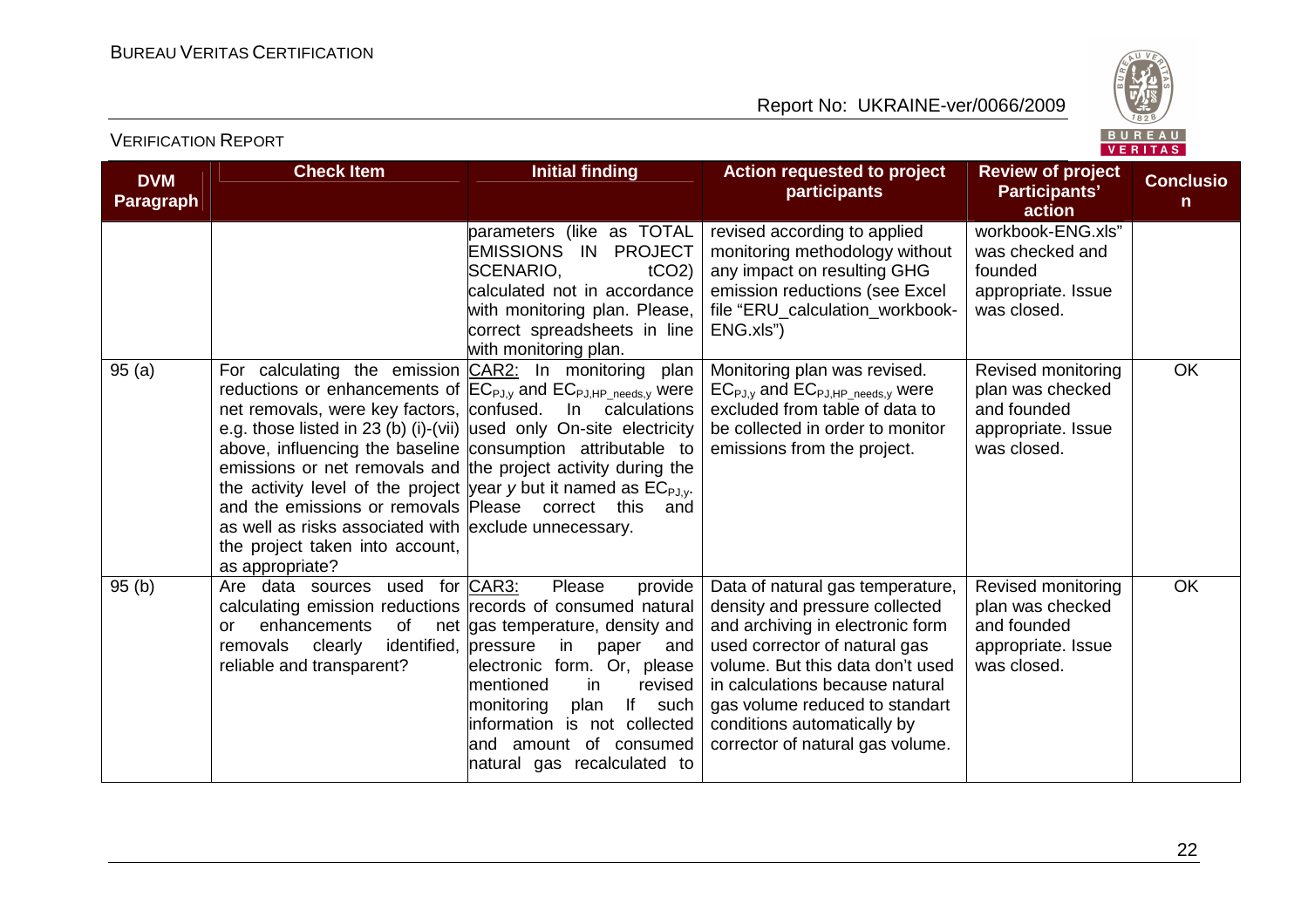

|                                |                   |                                                                                                                                                                                                                              |                                                                                                                                                                                                                                                                                                                                                                                          |                                                                                                                      | <b>VENTIAS</b>        |
|--------------------------------|-------------------|------------------------------------------------------------------------------------------------------------------------------------------------------------------------------------------------------------------------------|------------------------------------------------------------------------------------------------------------------------------------------------------------------------------------------------------------------------------------------------------------------------------------------------------------------------------------------------------------------------------------------|----------------------------------------------------------------------------------------------------------------------|-----------------------|
| <b>DVM</b><br><b>Paragraph</b> | <b>Check Item</b> | <b>Initial finding</b>                                                                                                                                                                                                       | <b>Action requested to project</b><br>participants                                                                                                                                                                                                                                                                                                                                       | <b>Review of project</b><br>Participants'<br>action                                                                  | <b>Conclusio</b><br>n |
|                                |                   | conditions<br>Inormal<br>automatically by corrector.<br>CAR4: Not all information<br>archiving in electronic and<br>paper forms. Please correct it<br>provide<br>in<br>revised<br>and                                        | Monitoring plan was revised.<br>Data archiving procedure<br>corrected in line with current<br>Plant archiving procedure.                                                                                                                                                                                                                                                                 | Revised monitoring<br>plan was checked<br>and founded<br>appropriate. Issue<br>was closed.                           | <b>OK</b>             |
|                                |                   | monitoring plan.<br>CAR5: Procedures of $BF_{k,v}$<br>estimation in PDD and on-<br>site are different. Please<br>correct it and provide in<br>revised monitoring plan.                                                       | Monitoring plan was revised in<br>accordance with current plan<br>procedures.<br>Quantity of husks<br>combusted in the project plant<br>estimated as difference between<br>quantity of husks generated at<br>the Plant and quantity of sold<br>husks. This parameters<br>measured by Plant laboratory<br>used equipment and methods in<br>line with procedures accepted at<br>the Plant. | Revised monitoring<br>plan was checked<br>and founded<br>appropriate. Issue<br>was closed.                           | <b>OK</b>             |
|                                |                   | CAR6:<br>Procedures<br>of<br>monitoring of Net quantity of<br>heat generated used firing<br>biomass by the project plant<br>in monitoring plan and on-site<br>different. In emission<br>are<br>reduction calculations can be | Monitoring plan was revised.<br>Only quantity of heat consumed<br>on technological needs used in<br>emission reduction calculations.<br>This parameter monitored by<br>Lead engineer Department<br>based on norms and procedures                                                                                                                                                         | Revised monitoring<br>plan and<br>monitoring<br>procedures of heat<br>quantity consumed<br>on Plant<br>technological | <b>OK</b>             |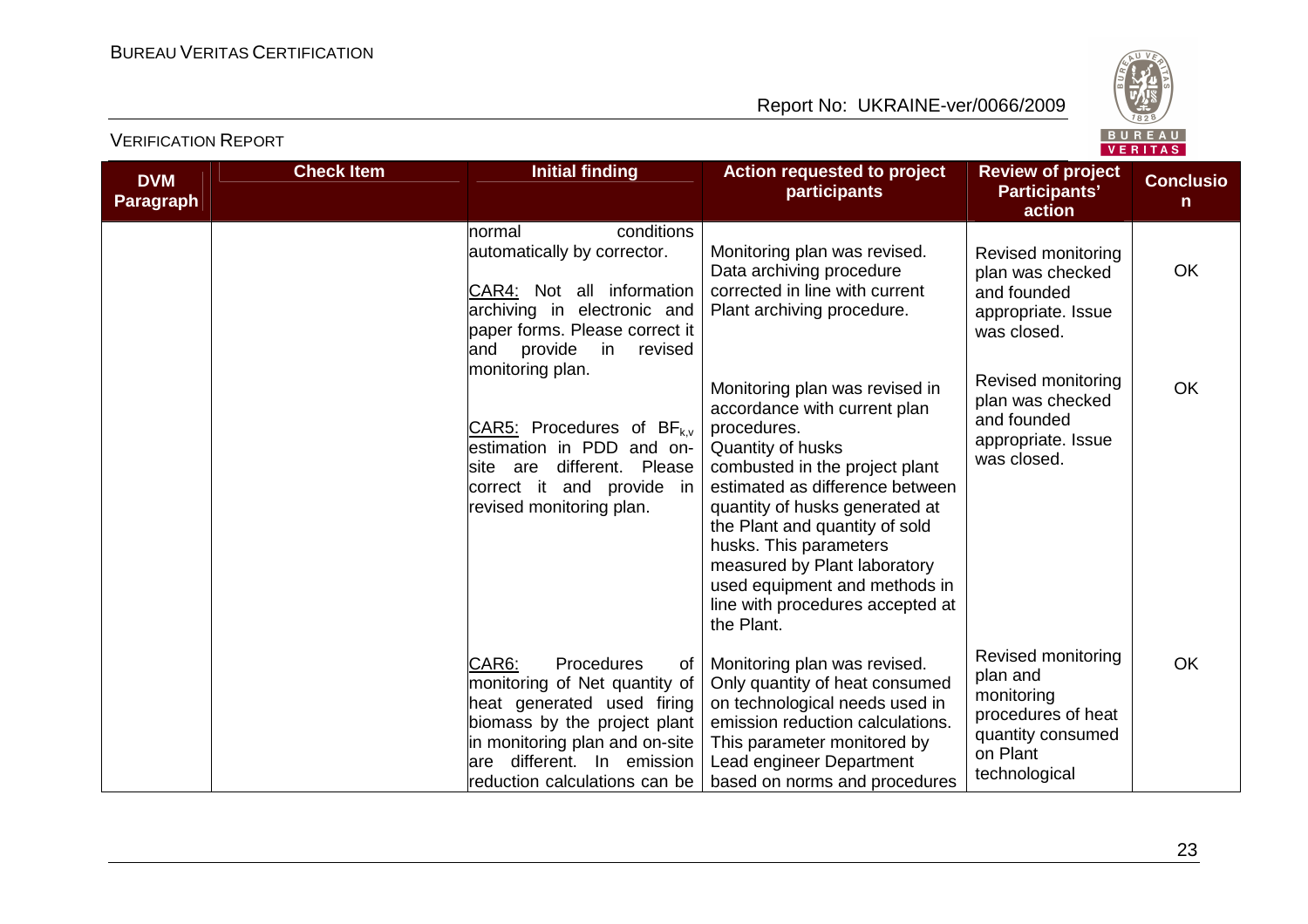

| <b>DVM</b><br><b>Paragraph</b> | <b>Check Item</b> | <b>Initial finding</b>                                                                                                                                                                                                                                                                                          | <b>Action requested to project</b><br>participants                                                                                                                                                                     | <b>Review of project</b><br>Participants'<br>action                                                                                                                   | <b>Conclusio</b><br>n. |
|--------------------------------|-------------------|-----------------------------------------------------------------------------------------------------------------------------------------------------------------------------------------------------------------------------------------------------------------------------------------------------------------|------------------------------------------------------------------------------------------------------------------------------------------------------------------------------------------------------------------------|-----------------------------------------------------------------------------------------------------------------------------------------------------------------------|------------------------|
|                                |                   | lused useful heat used in<br>production but not all heat<br>generated by TPP. Please<br>correct it and provide in<br>revised monitoring plan.                                                                                                                                                                   | accepted on the Plant or used<br>heat meters.                                                                                                                                                                          | needs were<br>checked, founded<br>appropriate and<br>them reflected<br>good practice.                                                                                 |                        |
|                                |                   | CAR7: Net calorific value of<br>biomass residue estimated<br>quarterly only in 2009. And in<br>2010 it was estimated only<br>once. Please correct this<br>procedure and provide<br>in<br>revised monitoring plan.                                                                                               | The appropriate issue has been<br>changed according to applied<br>monitoring methodology and<br>conservativeness principle. (See<br>Table D.1.1.1, Annex 2:<br>Amendments to the monitoring<br>plan of MR version 03). | Revised monitoring<br>plan and<br>methodology used<br>for monitoring<br>electricity<br>generation were<br>checked and<br>founded<br>appropriate. Issue<br>was closed. | OK                     |
|                                |                   | CAR8: There are no electric<br>meters implemented on TPP<br>for measured Net quantity of<br>electricity generated in the<br>before<br>project<br>plant<br>July<br>2010.<br><b>But</b><br>this<br>value<br>monitored used calculation<br>method. Please correct it and<br>provide in revised monitoring<br>plan. | Monitoring plan was corrected in<br>line with current situation.                                                                                                                                                       | Revised monitoring<br>plan was checked<br>and founded<br>appropriate. Issue<br>was closed.                                                                            | OK                     |
|                                |                   | $CL1$ :<br>Please<br>specify                                                                                                                                                                                                                                                                                    | Data of Net calorific value of the                                                                                                                                                                                     | Revised monitoring                                                                                                                                                    | OK                     |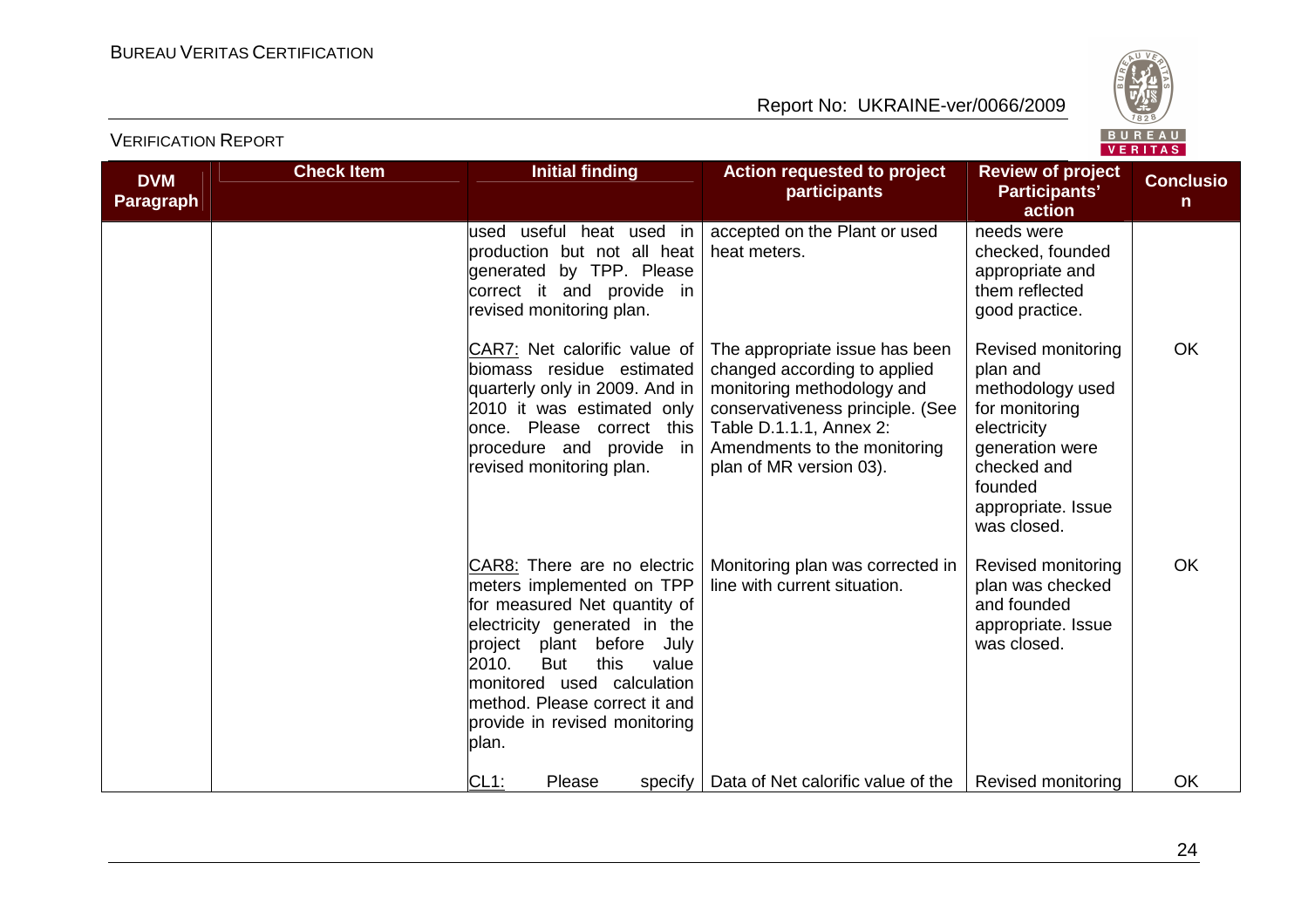

|                                |                   |                                                                                                                                                     |                                                                                                                                                  |                                                                      | . <i>.</i>                       |
|--------------------------------|-------------------|-----------------------------------------------------------------------------------------------------------------------------------------------------|--------------------------------------------------------------------------------------------------------------------------------------------------|----------------------------------------------------------------------|----------------------------------|
| <b>DVM</b><br><b>Paragraph</b> | <b>Check Item</b> | <b>Initial finding</b>                                                                                                                              | Action requested to project<br>participants                                                                                                      | <b>Review of project</b><br>Participants'<br>action                  | <b>Conclusio</b><br>$\mathsf{n}$ |
|                                |                   | procedure of<br>Net calorific<br>value of<br>the natural gas<br>estimation<br>in<br>monitoring<br>report.                                           | natural gas provided by natural<br>gas supplier SC<br>"Kirovogradoblgas"                                                                         | plan was checked<br>and founded<br>appropriate. Issue<br>was closed. |                                  |
|                                |                   | $CL2$ :<br>Please<br>provide in<br>formulas and in descriptions<br>indexes for same<br>lsame<br>values.                                             | All necessary amendments have<br>been introduced into the<br>monitoring report (see Table<br>5.1, Section 5 of MR version<br>$03)$ .             | MR was checked<br>and founded<br>appropriate. Issue<br>was closed.   | <b>OK</b>                        |
|                                |                   | CAR13: Please, state serial<br>for the devices<br>lnumber<br>indicated in the positions 28-<br>30 (Table 3.1) and 15, 19,<br>26, 28-30 (Table 5.1). | All requested corrections has<br>been introduced into the<br>monitoring plan (see Table 3.1,<br>Table 5.1 of MR version 03)                      | MR was checked<br>and founded<br>appropriate. Issue<br>was closed.   | <b>OK</b>                        |
|                                |                   | CAR14:<br>Please,<br>provide<br>interpretation<br>for<br>all<br>abbreviations, markings and<br>elements indicated in the<br>Figure 3.3.             | All requested corrections has<br>been introduced into the<br>scheme of monitoring (see<br>Figure 3.3 and also Figure D.4.1<br>of MR version 03). | MR was checked<br>and founded<br>appropriate. Issue<br>was closed.   | OK                               |
|                                |                   | CL4:<br>Please,<br>ensure<br>correctness<br>sequence<br>number (1 <sup>st</sup> column) in the<br>Table 5.1 (# 18 is missing).                      | The number sequences has<br>been corrected (see Table 5.1).<br>All numeration has been<br>checked subject to number<br>sequence according to     | MR was checked<br>and founded<br>appropriate. Issue<br>was closed.   | OK                               |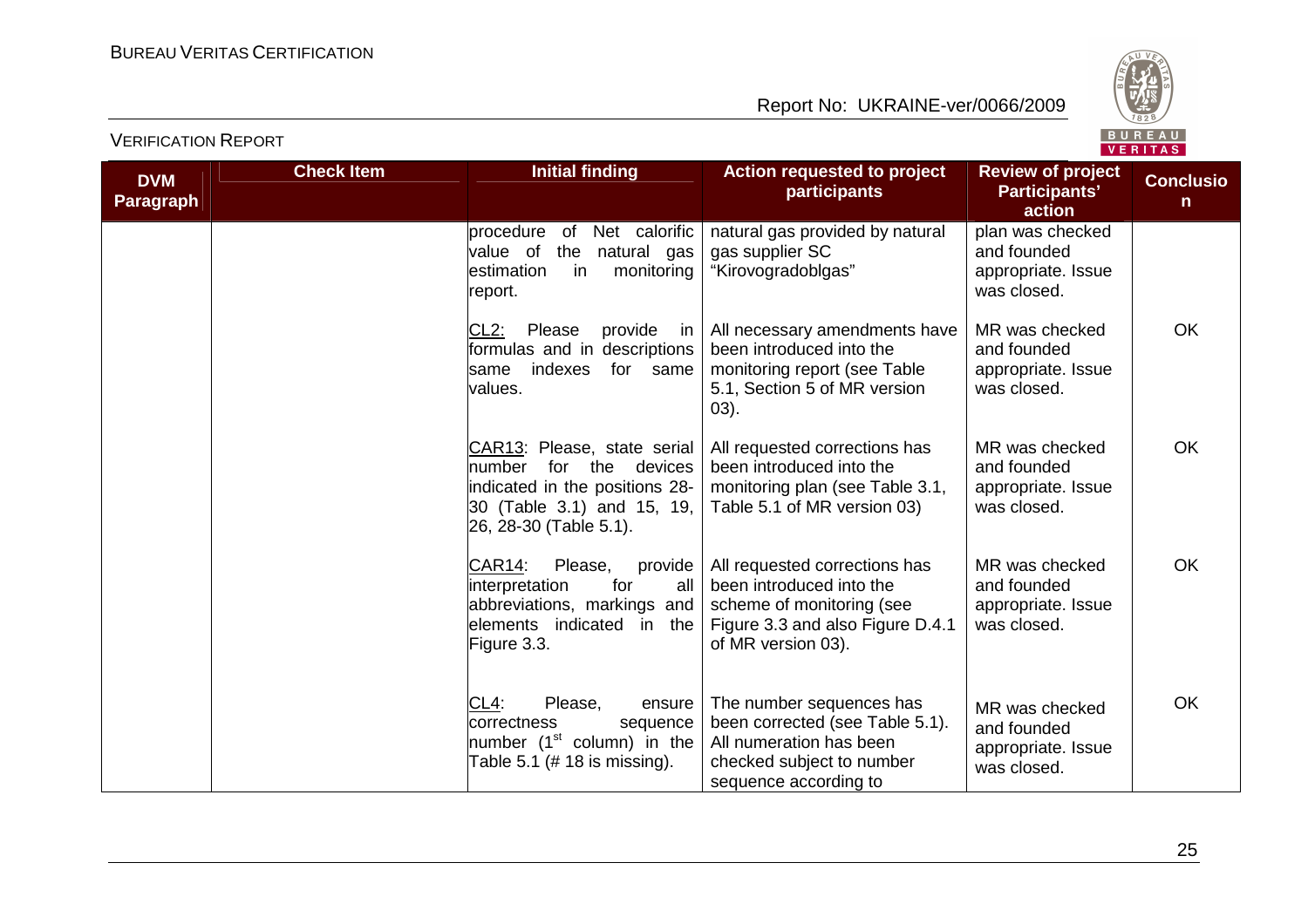VERIFICATION REPORT

Report No: UKRAINE-ver/0066/2009



| <b>DVM</b><br><b>Paragraph</b> | <b>Check Item</b>                                                                                                                                                                                                                                                                                                                                                                                                                                               | <b>Initial finding</b>                                                                                            | Action requested to project<br>participants | <b>Review of project</b><br>Participants'<br>action | <b>Conclusio</b><br>n |
|--------------------------------|-----------------------------------------------------------------------------------------------------------------------------------------------------------------------------------------------------------------------------------------------------------------------------------------------------------------------------------------------------------------------------------------------------------------------------------------------------------------|-------------------------------------------------------------------------------------------------------------------|---------------------------------------------|-----------------------------------------------------|-----------------------|
|                                |                                                                                                                                                                                                                                                                                                                                                                                                                                                                 |                                                                                                                   | monitoring plan revision.                   |                                                     |                       |
| 95(c)                          | Are emission factors, including Yes,<br>default emission factors, if used including default emission<br>for calculating the emission factors, if used for calculating<br>reductions or enhancements of the emission reductions or<br>net removals, selected by enhancements<br>carefully balancing accuracy removals, are selected by<br>and<br>reasonableness,<br>appropriately justified of the and reasonableness, and<br>choice?                            | emission<br>factors,<br>0f<br>net<br>and carefully balancing accuracy<br>appropriately justified of the<br>choice | N/a                                         | N/a                                                 | OK                    |
|                                | Applicable to JI SSC projects only                                                                                                                                                                                                                                                                                                                                                                                                                              |                                                                                                                   |                                             |                                                     |                       |
| 96                             | Is the relevant threshold to be There was no procedure for<br>classified as JI SSC project not UI SSC project during project<br>exceeded during the monitoring determination (2008 year).<br>period on an annual average Thus project was classified JI<br>basis?<br>If the threshold is exceeded, is<br>maximum<br>emission<br>the<br>reduction level estimated in the<br>PDD for the JI SSC project or<br>the bundle for the monitoring<br>period determined? | arge Scale Project.                                                                                               | N/a                                         | N/a                                                 | N/a                   |
|                                | Applicable to bundled JI SSC projects only                                                                                                                                                                                                                                                                                                                                                                                                                      |                                                                                                                   |                                             |                                                     |                       |
| 97(a)                          | Has the composition of the<br>bundle not changed from that is<br>stated in F-JI-SSCBUNDLE?                                                                                                                                                                                                                                                                                                                                                                      | N/a                                                                                                               | N/a                                         | N/a                                                 | N/a                   |
| 97(b)                          | lf<br>the<br>determination<br>was                                                                                                                                                                                                                                                                                                                                                                                                                               | N/a                                                                                                               | N/a                                         | N/a                                                 | N/a                   |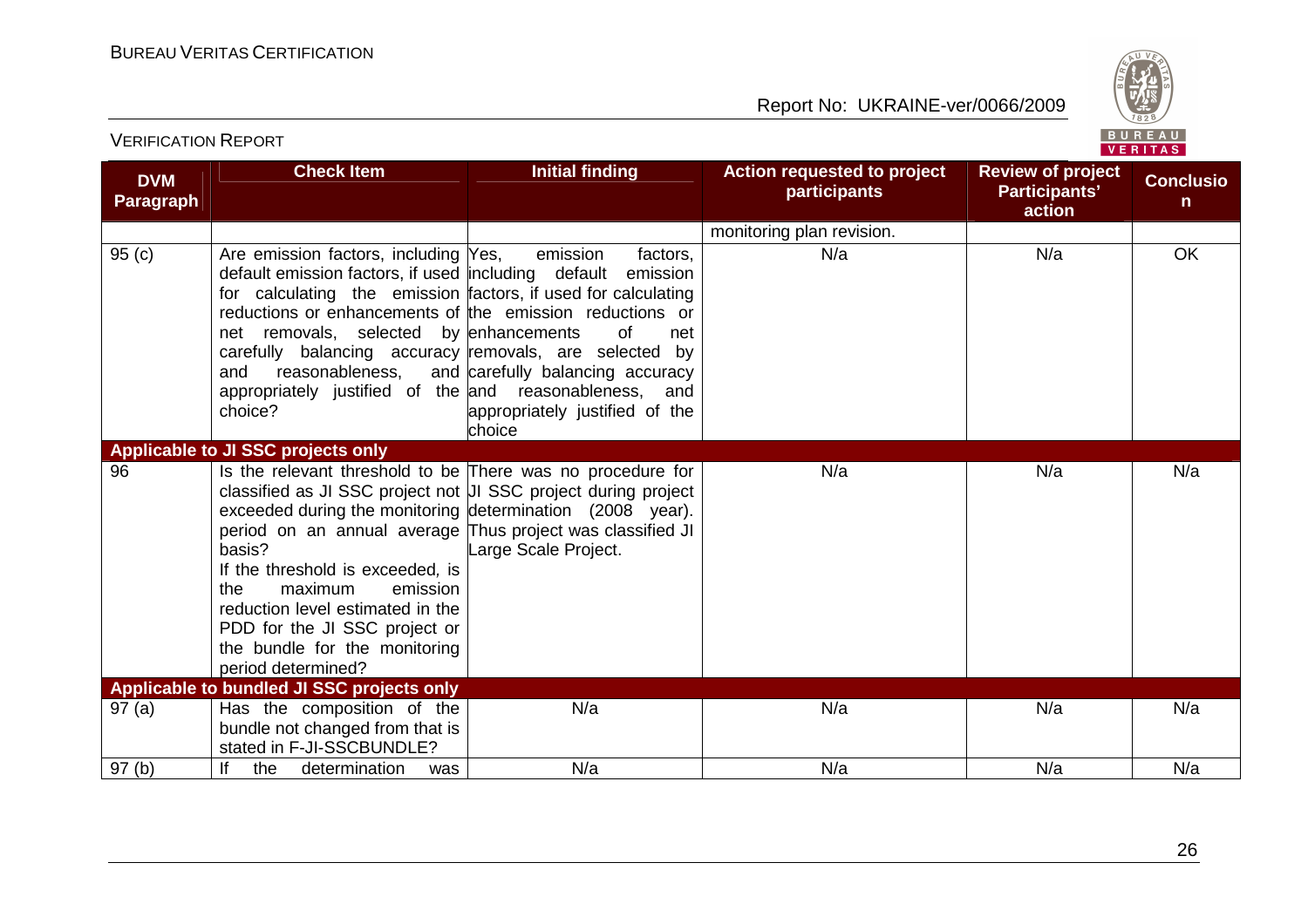

|                                | <b>Check Item</b>                                                    | <b>Initial finding</b>              | <b>Action requested to project</b> | <b>Review of project</b> |                                  |
|--------------------------------|----------------------------------------------------------------------|-------------------------------------|------------------------------------|--------------------------|----------------------------------|
| <b>DVM</b><br><b>Paragraph</b> |                                                                      |                                     | participants                       | <b>Participants'</b>     | <b>Conclusio</b><br>$\mathsf{n}$ |
|                                |                                                                      |                                     |                                    | action                   |                                  |
|                                | conducted on the basis of an                                         |                                     |                                    |                          |                                  |
|                                | overall monitoring plan, have                                        |                                     |                                    |                          |                                  |
|                                | participants<br>the<br>project                                       |                                     |                                    |                          |                                  |
|                                | submitted<br>common<br>a                                             |                                     |                                    |                          |                                  |
|                                | monitoring report?                                                   |                                     |                                    |                          |                                  |
| 98                             | If the monitoring is based on a                                      | N/a                                 | N/a                                | N/a                      | N/a                              |
|                                | monitoring plan that provides                                        |                                     |                                    |                          |                                  |
|                                | overlapping<br>monitoring<br>for                                     |                                     |                                    |                          |                                  |
|                                | periods, are the monitoring                                          |                                     |                                    |                          |                                  |
|                                | periods per component of the                                         |                                     |                                    |                          |                                  |
|                                | project clearly specified in the                                     |                                     |                                    |                          |                                  |
|                                | monitoring report?<br>Do the monitoring periods not                  |                                     |                                    |                          |                                  |
|                                | overlap with those for which                                         |                                     |                                    |                          |                                  |
|                                | verifications<br>were<br>already                                     |                                     |                                    |                          |                                  |
|                                | deemed final in the past?                                            |                                     |                                    |                          |                                  |
|                                | <b>Revision of monitoring plan</b>                                   |                                     |                                    |                          |                                  |
|                                | Applicable only if monitoring plan is revised by project participant |                                     |                                    |                          |                                  |
| 99(a)                          | Did the<br>project                                                   | participants CAR10: As per GUIDANCE | The appropriate document has       | MR was checked           | OK                               |
|                                | appropriate ON<br>provide<br>an                                      | <b>CRITERIA</b><br><b>FOR</b>       | been developed by project          | and founded              |                                  |
|                                | justification for the proposed BASELINE SETTING                      | <b>AND</b>                          | developers and provided to         | appropriate. Issue       |                                  |
|                                | revision?                                                            | MONITORING revisions to             | verification team.                 | was closed.              |                                  |
|                                |                                                                      | monitoring<br>plan<br>the<br>to     |                                    |                          |                                  |
|                                |                                                                      | improve the accuracy and/or         |                                    |                          |                                  |
|                                |                                                                      | applicability of information        |                                    |                          |                                  |
|                                |                                                                      | collected shall be justified        |                                    |                          |                                  |
|                                |                                                                      | project<br>participants.<br>by      |                                    |                          |                                  |
|                                |                                                                      | Please,<br>detailed<br>provide      |                                    |                          |                                  |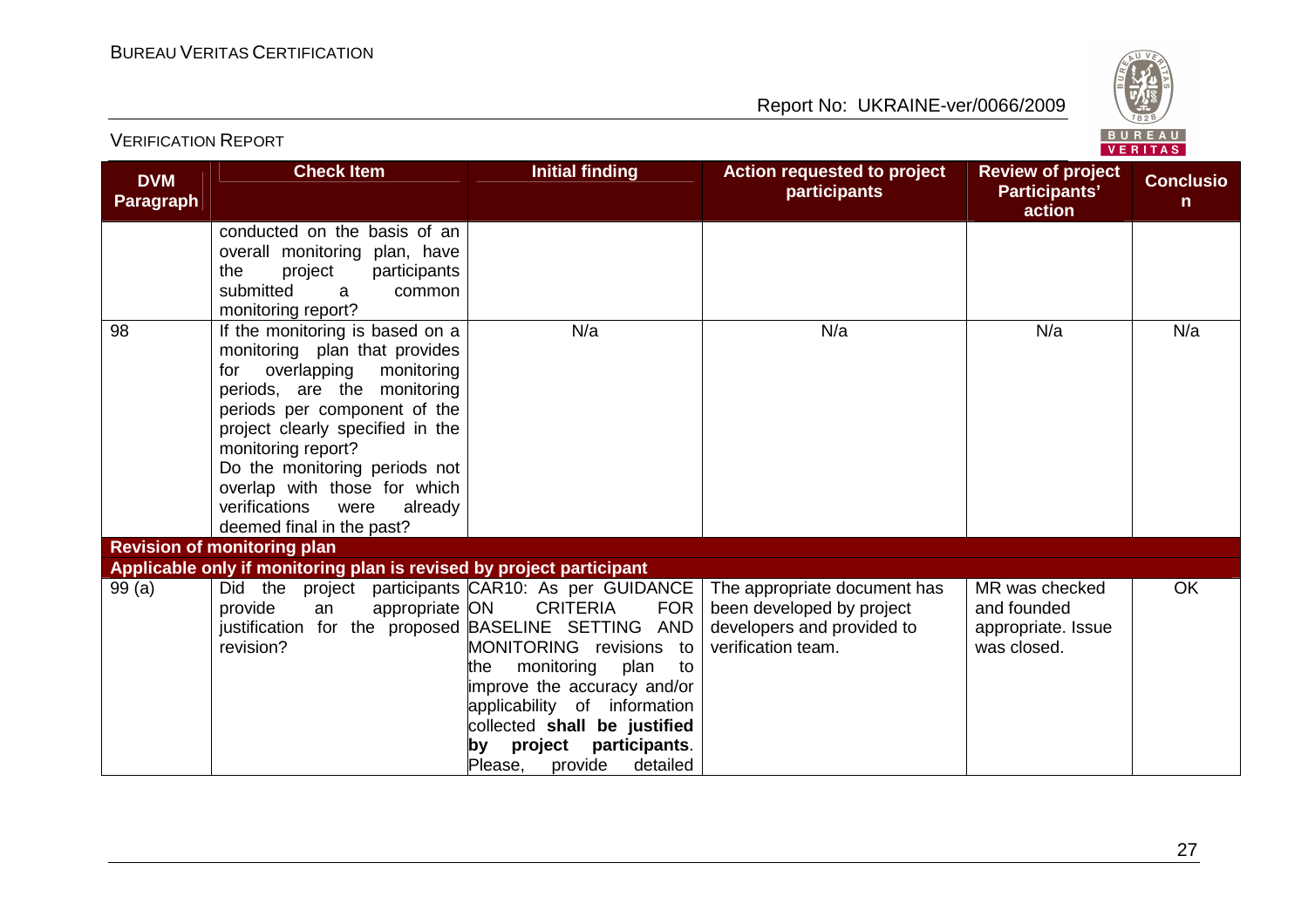

| <b>DVM</b>      | <b>Check Item</b>                                                                                                                                                                                                                                                                                                                                                                            | <b>Initial finding</b>                                                                                                                                                                                                                                                                                                                                                                                                                                                                                                                                                                                   | Action requested to project<br>participants                                                                                                                | <b>Review of project</b><br>Participants'                          | <b>Conclusio</b> |
|-----------------|----------------------------------------------------------------------------------------------------------------------------------------------------------------------------------------------------------------------------------------------------------------------------------------------------------------------------------------------------------------------------------------------|----------------------------------------------------------------------------------------------------------------------------------------------------------------------------------------------------------------------------------------------------------------------------------------------------------------------------------------------------------------------------------------------------------------------------------------------------------------------------------------------------------------------------------------------------------------------------------------------------------|------------------------------------------------------------------------------------------------------------------------------------------------------------|--------------------------------------------------------------------|------------------|
| Paragraph       |                                                                                                                                                                                                                                                                                                                                                                                              |                                                                                                                                                                                                                                                                                                                                                                                                                                                                                                                                                                                                          |                                                                                                                                                            | action                                                             | $\mathsf{n}$     |
| 99(b)           | Does the<br>improve the accuracy and/or $\Lambda$ nex 2 section 3.1, 4.1):<br>applicability<br>information During<br>of<br>collected compared to the development for the project<br>original monitoring plan without baseline<br>changing conformity with the methodology<br>relevant rules and regulations version 11.1 approved by the<br>establishment<br>the<br>for<br>monitoring plans? | information<br>concerning<br>all<br>changes in the monitoring<br>plan<br>(compare<br>new<br>monitoring plan with the plan<br>included in the determined<br>PDD) and an appropriate<br>justification in the MR.<br>proposed revision CAR11: It is stated in the MR<br>monitoring<br>plan<br>consolidated<br><b>ACM0006</b><br>of executive body of CDM at the<br>17 <sup>th</sup> of September 2010 was<br>used. In fact there are a<br>number of deviations from<br>monitoring<br>the<br>approach<br>described in the ACM0006<br>methodology in monitoring<br>plan. It should be reflected in<br>the MR. | Appropriate corrections have<br>been included in monitoring<br>report. The JI specific approach<br>has been used in project activity<br>(see Section 3.1). | MR was checked<br>and founded<br>appropriate. Issue<br>was closed. | OK               |
| Data management |                                                                                                                                                                                                                                                                                                                                                                                              |                                                                                                                                                                                                                                                                                                                                                                                                                                                                                                                                                                                                          |                                                                                                                                                            |                                                                    |                  |
| 101(a)          | Is the implementation of data CAR15:<br>collection<br>procedures<br>accordance with the monitoring estimation of the amount of<br>plan, including the quality husk                                                                                                                                                                                                                           | submit<br>Please,<br>in adopted<br>methodologies of<br>consumed<br>by<br>the                                                                                                                                                                                                                                                                                                                                                                                                                                                                                                                             | All requested methodologies<br>approved in the appropriate<br>order at the enterprise have<br>been provided to verification                                | Methodologies<br>(listed among<br>Category 2<br>Documents in       | <b>OK</b>        |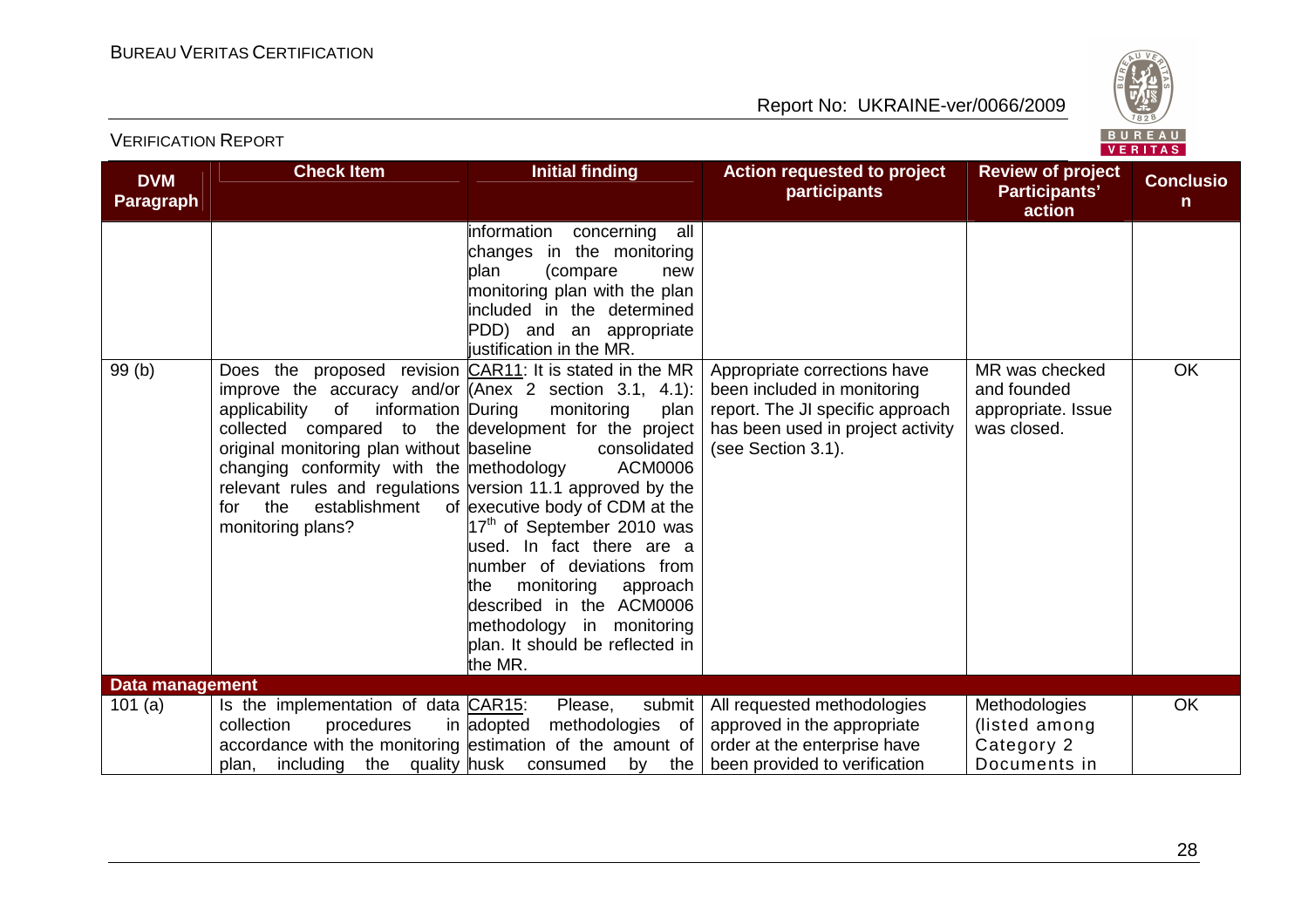

| <b>DVM</b>       | <b>Check Item</b>                                                                                                             | <b>Initial finding</b>                                                                                                                                                                                                                                                 | <b>Action requested to project</b>                                                     | <b>Review of project</b>                                                                                        | <b>Conclusio</b> |
|------------------|-------------------------------------------------------------------------------------------------------------------------------|------------------------------------------------------------------------------------------------------------------------------------------------------------------------------------------------------------------------------------------------------------------------|----------------------------------------------------------------------------------------|-----------------------------------------------------------------------------------------------------------------|------------------|
| <b>Paragraph</b> |                                                                                                                               |                                                                                                                                                                                                                                                                        | participants                                                                           | Participants'<br>action                                                                                         | n.               |
|                  | control and quality assurance boilers, the flow rate of heat<br>procedures?                                                   | production<br>for<br>needs,<br>estimation<br>the<br>power<br>for its<br>consumption<br>own<br>needs CHP, estimation of<br>electricity generation turbo-<br>generator CHP to ensure                                                                                     | team                                                                                   | the Reference<br>section of this<br>report) were<br>checked and<br>founded<br>appropriate. Issue<br>was closed. |                  |
| 101(b)           | Is the function of the monitoring CAR16: Please, indicate date<br>equipment,<br>including<br>calibration status, is in order? | transparency of monitoring.<br>its of calibration (dd.mm.yyyy)<br>for the positions $2, 3, 9, 11,$<br>15, 19, 20, 34 Table 5.1.                                                                                                                                        | All necessary corrections have<br>been introduced in monitoring<br>report (Table 5.1). | MR was checked<br>and founded<br>appropriate. Issue<br>was closed.                                              | OK               |
|                  |                                                                                                                               | <b>CAR18:</b><br>Please,<br>indicate<br>calibration<br>frequency<br>the<br>(dd.mm.yyyy)<br>for<br>positions 17, 19, 26 (Table<br>5.1.                                                                                                                                  | All necessary corrections have<br>been introduced in monitoring<br>report (Table 5.1). | MR was checked<br>and founded<br>appropriate. Issue<br>was closed.                                              | OK               |
| 101 (c)          | Are the evidence and records CL3:<br>for<br>the<br>used<br>traceable indicates<br>a<br>maintained<br>in l<br>manner?          | provide<br>Please,<br>monitoring documented instruction which<br>that<br>the<br>data<br>monitored and required for<br>verification are to be kept for<br>two years after the crediting<br>period<br>JI<br>as<br>per<br>determination and verification<br>manual, v.01. | The approved documented<br>instruction was provided to the<br>verification team.       | Oder #128 was<br>checked and<br>founded<br>appropriate. Issue<br>was closed.                                    | OK               |
| $101$ (d)        | Is the data collection                                                                                                        | and Yes, the data collection and                                                                                                                                                                                                                                       | <b>OK</b>                                                                              | <b>OK</b>                                                                                                       | OK               |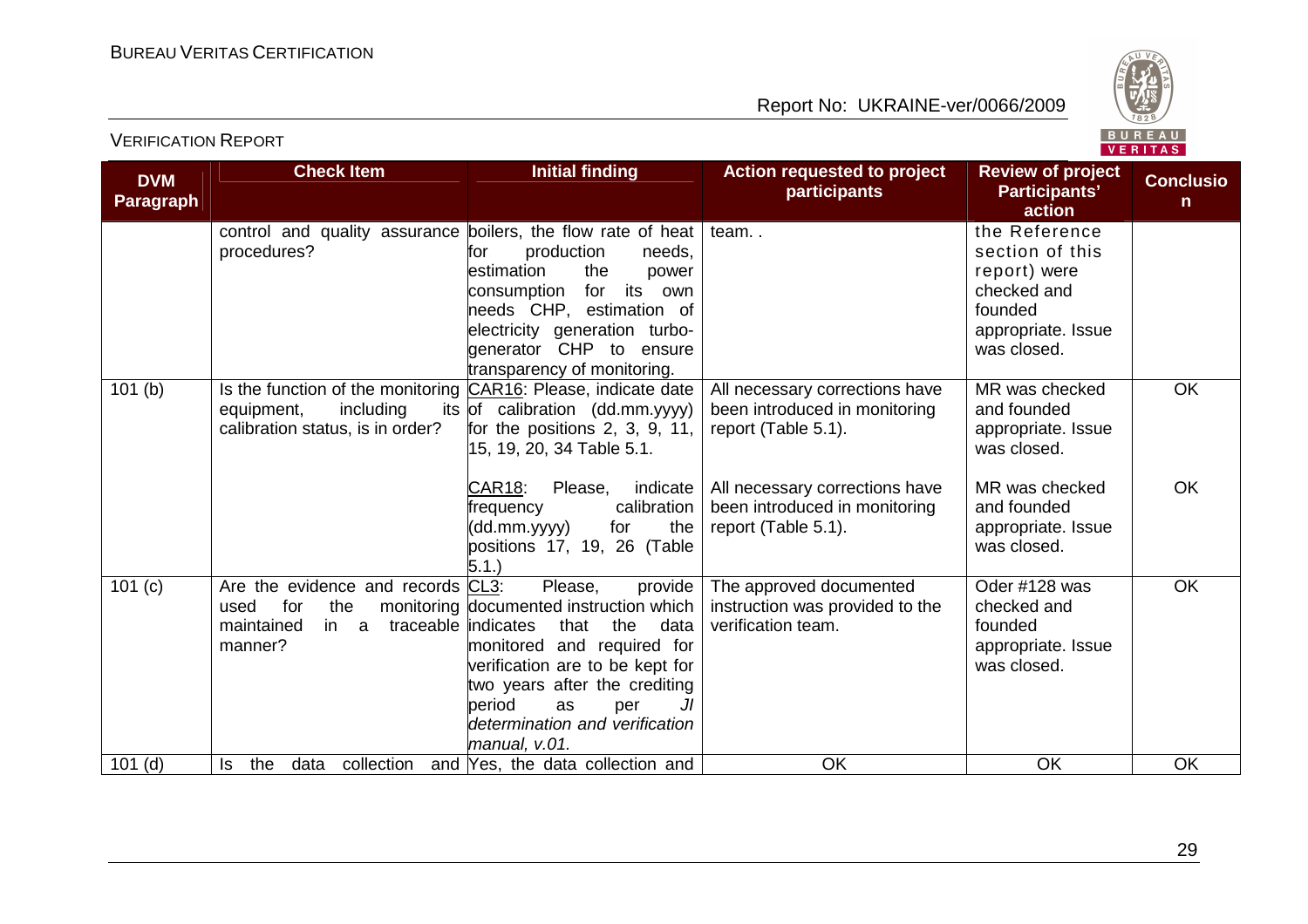VERIFICATION REPORT

Report No: UKRAINE-ver/0066/2009



| <b>DVM</b><br>Paragraph | <b>Check Item</b>                                                                                                                                        | <b>Initial finding</b> | Action requested to project<br>participants | <b>Review of project</b><br>Participants'<br>action | <b>Conclusio</b><br>$\mathsf{n}$ |
|-------------------------|----------------------------------------------------------------------------------------------------------------------------------------------------------|------------------------|---------------------------------------------|-----------------------------------------------------|----------------------------------|
|                         | management system for the management system for the<br>project in accordance with the project is in accordance with<br>monitoring plan?                  | the monitoring plan.   |                                             |                                                     |                                  |
|                         | Verification regarding programs of activities (additional elements for assessment)                                                                       |                        |                                             |                                                     |                                  |
| 102                     | Is any JPA that has not been<br>added to the JI PoA not<br>verified?                                                                                     | N/a                    | N/a                                         | N/a                                                 | N/a                              |
| 103                     | Is the verification based on the<br>monitoring reports of all JPAs<br>to be verified?                                                                    | N/a                    | N/a                                         | N/a                                                 | N/a                              |
| 103                     | Does the verification ensure the<br>accuracy and conservativeness<br>of the emission reductions or<br>enhancements of removals<br>generated by each JPA? | N/a                    | N/a                                         | N/a                                                 | N/a                              |
| 104                     | Does the monitoring period not<br>overlap<br>with<br>previous<br>monitoring periods?                                                                     | N/a                    | N/a                                         | N/a                                                 | N/a                              |
| 105                     | If the AIE learns of an<br>erroneously included JPA, has<br>the AIE informed the JISC of its<br>findings in writing?                                     | N/a                    | N/a                                         | N/a                                                 | N/a                              |
|                         | Applicable to sample-based approach only                                                                                                                 |                        |                                             |                                                     |                                  |
| 106                     | Does the sampling<br>plan<br>prepared by the AIE:<br>Describe<br>its<br>sample<br>(a)<br>selection, taking into<br>account that:                         | N/a                    | N/a                                         | N/a                                                 | N/a                              |

30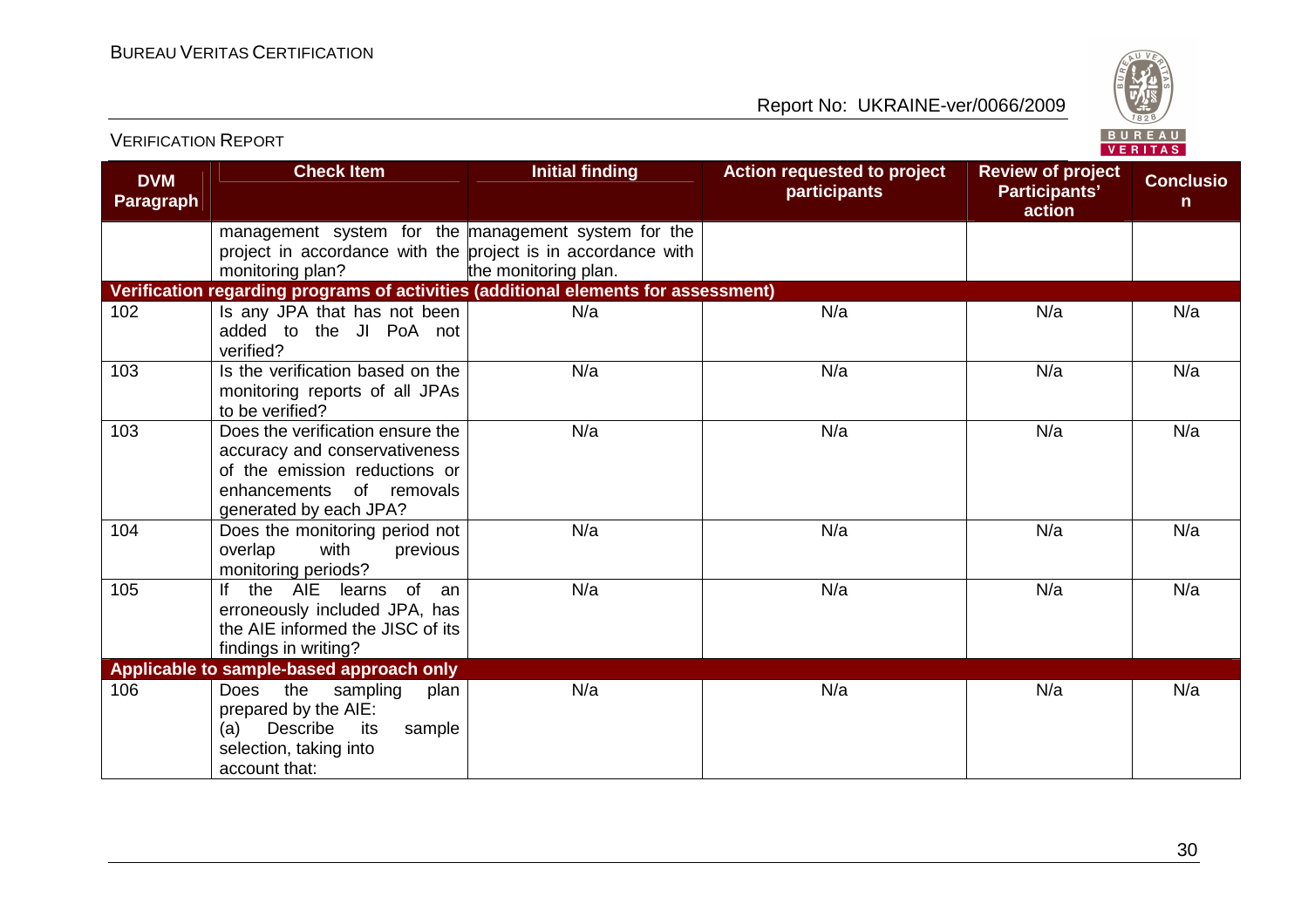VERIFICATION REPORT

Report No: UKRAINE-ver/0066/2009



| <b>DVM</b><br>Paragraph | <b>Check Item</b>                                                | <b>Initial finding</b> | Action requested to project<br>participants | <b>Review of project</b><br>Participants'<br>action | <b>Conclusio</b><br>n |
|-------------------------|------------------------------------------------------------------|------------------------|---------------------------------------------|-----------------------------------------------------|-----------------------|
|                         | (i) For each verification that                                   |                        |                                             |                                                     |                       |
|                         | sample-based<br>uses<br>a                                        |                        |                                             |                                                     |                       |
|                         | sample<br>the<br>approach,                                       |                        |                                             |                                                     |                       |
|                         | selection shall be sufficiently<br>representative of the JPAs in |                        |                                             |                                                     |                       |
|                         | the JI PoA such extrapolation                                    |                        |                                             |                                                     |                       |
|                         | to all JPAs identified for that                                  |                        |                                             |                                                     |                       |
|                         | verification<br>is<br>reasonable,                                |                        |                                             |                                                     |                       |
|                         | taking<br>into<br>account                                        |                        |                                             |                                                     |                       |
|                         | the<br>differences<br>among                                      |                        |                                             |                                                     |                       |
|                         | characteristics of JPAs, such                                    |                        |                                             |                                                     |                       |
|                         | as:                                                              |                        |                                             |                                                     |                       |
|                         | - The types of JPAs;                                             |                        |                                             |                                                     |                       |
|                         | - The complexity of the<br>applicable<br>technologies            |                        |                                             |                                                     |                       |
|                         | and/or measures used;                                            |                        |                                             |                                                     |                       |
|                         | - The geographical location                                      |                        |                                             |                                                     |                       |
|                         | of each JPA;                                                     |                        |                                             |                                                     |                       |
|                         | - The amounts of expected                                        |                        |                                             |                                                     |                       |
|                         | emission reductions of the                                       |                        |                                             |                                                     |                       |
|                         | JPAs being verified;                                             |                        |                                             |                                                     |                       |
|                         | - The number of JPAs for                                         |                        |                                             |                                                     |                       |
|                         | which emission reductions                                        |                        |                                             |                                                     |                       |
|                         | are being verified;                                              |                        |                                             |                                                     |                       |
|                         | - The length of monitoring<br>periods of the JPAs being          |                        |                                             |                                                     |                       |
|                         | verified; and                                                    |                        |                                             |                                                     |                       |
|                         | - The samples selected for                                       |                        |                                             |                                                     |                       |
|                         | prior verifications, if any?                                     |                        |                                             |                                                     |                       |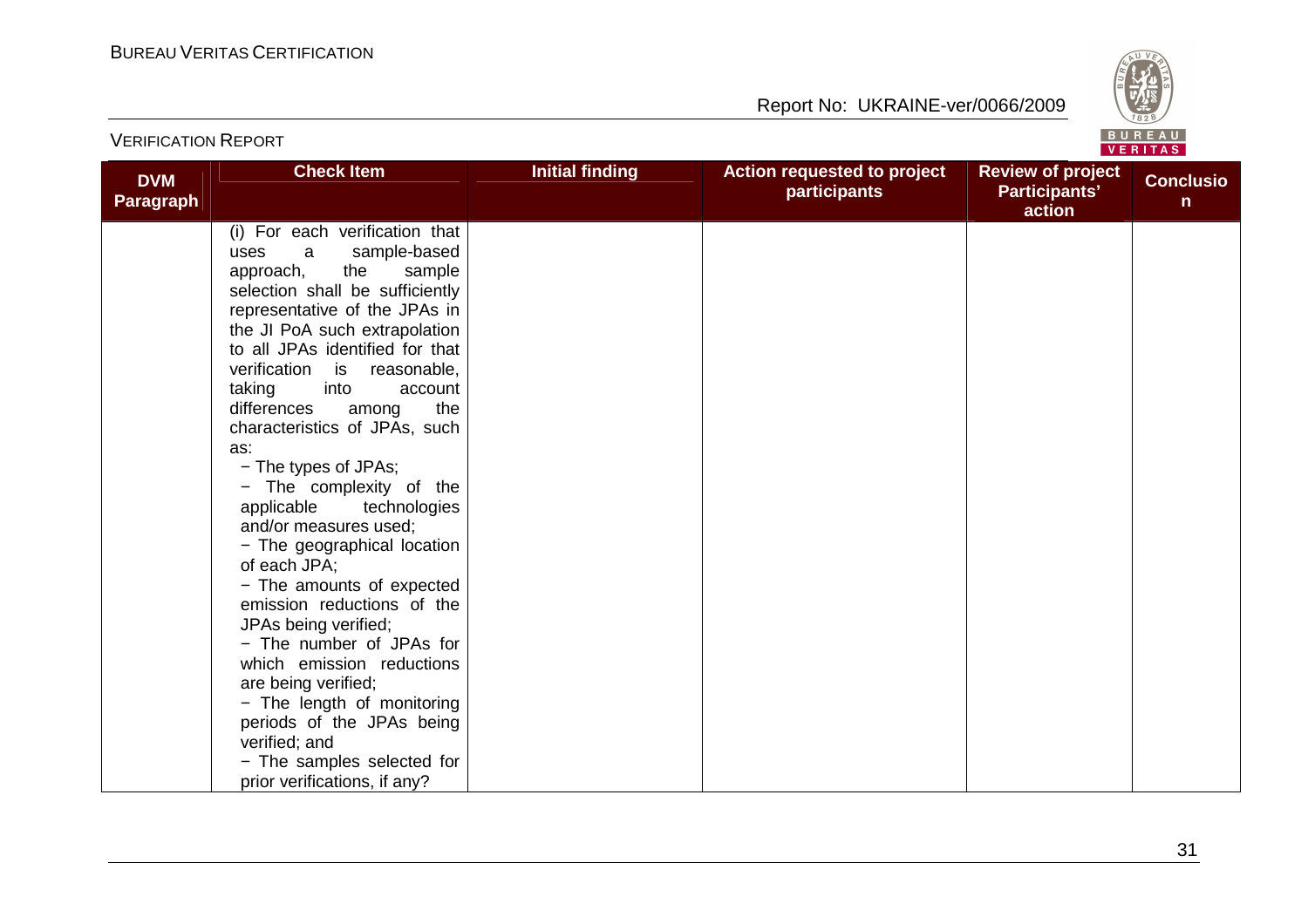

| <b>DVM</b>       | <b>Check Item</b>                                                                                                                                                                                                                                                                                                                                                                                 | <b>Initial finding</b> | <b>Action requested to project</b><br><b>participants</b> | <b>Review of project</b><br>Participants' | <b>Conclusio</b> |
|------------------|---------------------------------------------------------------------------------------------------------------------------------------------------------------------------------------------------------------------------------------------------------------------------------------------------------------------------------------------------------------------------------------------------|------------------------|-----------------------------------------------------------|-------------------------------------------|------------------|
| <b>Paragraph</b> |                                                                                                                                                                                                                                                                                                                                                                                                   |                        |                                                           | action                                    | n                |
| 107              | Is the sampling plan ready for<br>publication through<br>the<br>secretariat along with<br>the<br>verification<br>report<br>and<br>supporting documentation?                                                                                                                                                                                                                                       | N/a                    | N/a                                                       | N/a                                       | N/a              |
| 108              | Has the<br>AIE made<br>site<br>inspections of at least the<br>square root of the number of<br>total JPAs, rounded to the<br>upper whole number? If the<br>AIE makes no site inspections<br>or fewer site inspections than<br>the square root of the number<br>of total JPAs, rounded to the<br>upper whole number, then<br>does the AIE provide a<br>reasonable explanation and<br>justification? | N/a                    | N/a                                                       | N/a                                       | N/a              |
| 109              | Is the sampling plan available<br>to<br>the<br>submission<br>for<br>secretariat for the JISC.s ex<br>ante assessment? (Optional)                                                                                                                                                                                                                                                                  | N/a                    | N/a                                                       | N/a                                       | N/a              |
| 110              | If the AIE<br>learns of a<br>fraudulently included JPA, a<br>fraudulently monitored JPA or<br>an inflated number of emission<br>reductions claimed in a JI PoA,<br>has the AIE informed the JISC                                                                                                                                                                                                  | N/a                    | N/a                                                       | N/a                                       | N/a              |